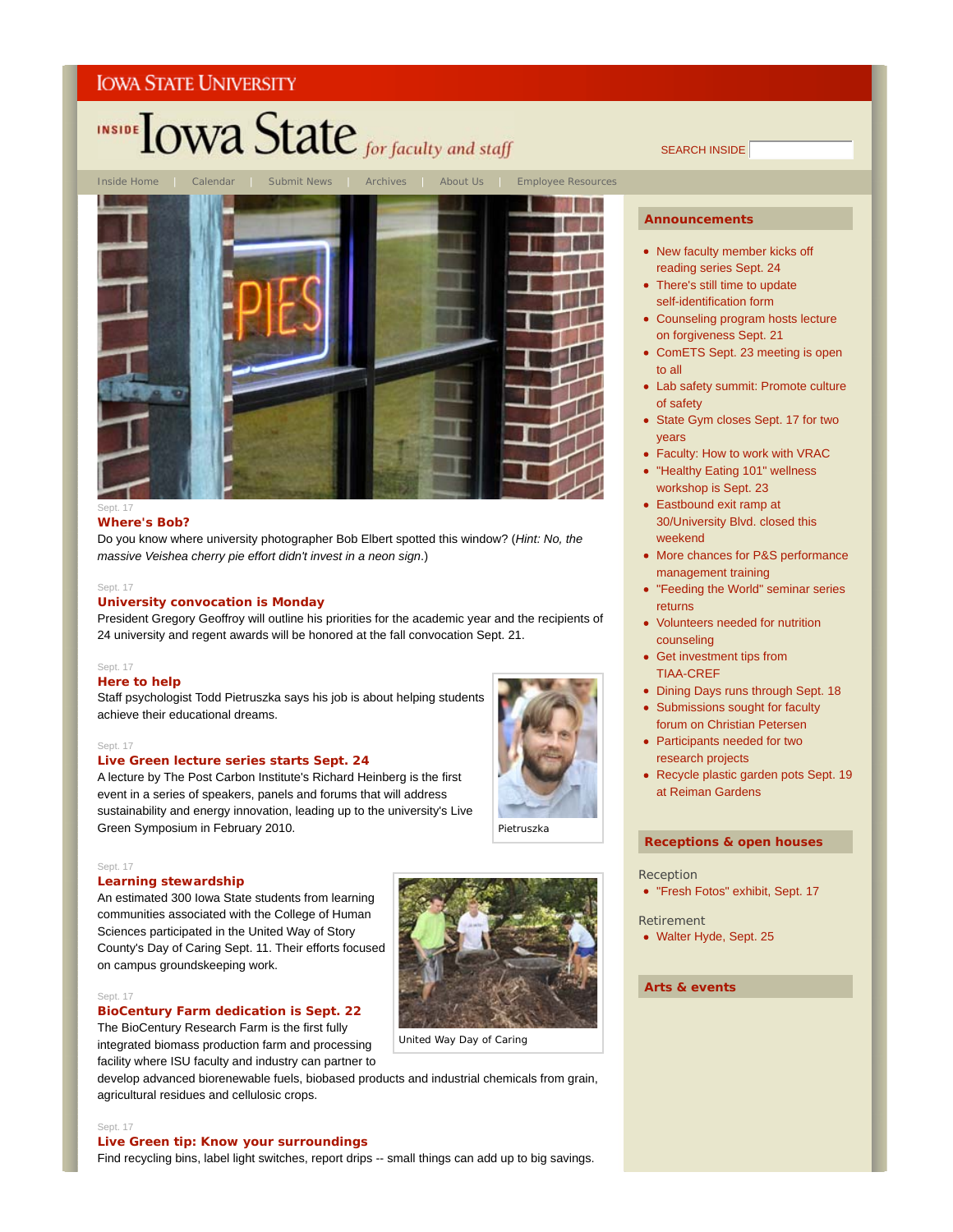Published by University Relations, inside@iastate.edu, (515) 294-7958, Ames, Iowa 50011. Copyright © 1995-2009, Iowa State University of Science and Technology. All rights reserved.



Project trio

#### 'Project' is more than a performance

Project, a high-energy chamber ensemble from New York City, will perform on campus Sept. 24. As artistsin-residence, the trio also will be spending time with community elementary school children and ISU music majors.

#### **Honors & awards**

• David Bulla

#### **Around campus**

#### Virtual conference

Seventh bioeconomy conference to be co-hosted simultaneously by 12 schools.

#### Talented twins

Kansas City twins and Gates Millenium Scholarship winners land at Iowa State.

#### Remembering Borlaug

Ag faculty, students reflect on Norman Borlaug's influence on both the masses and individuals.

#### **Inside tools**

Print this edition (PDF) **RSS** | Twitter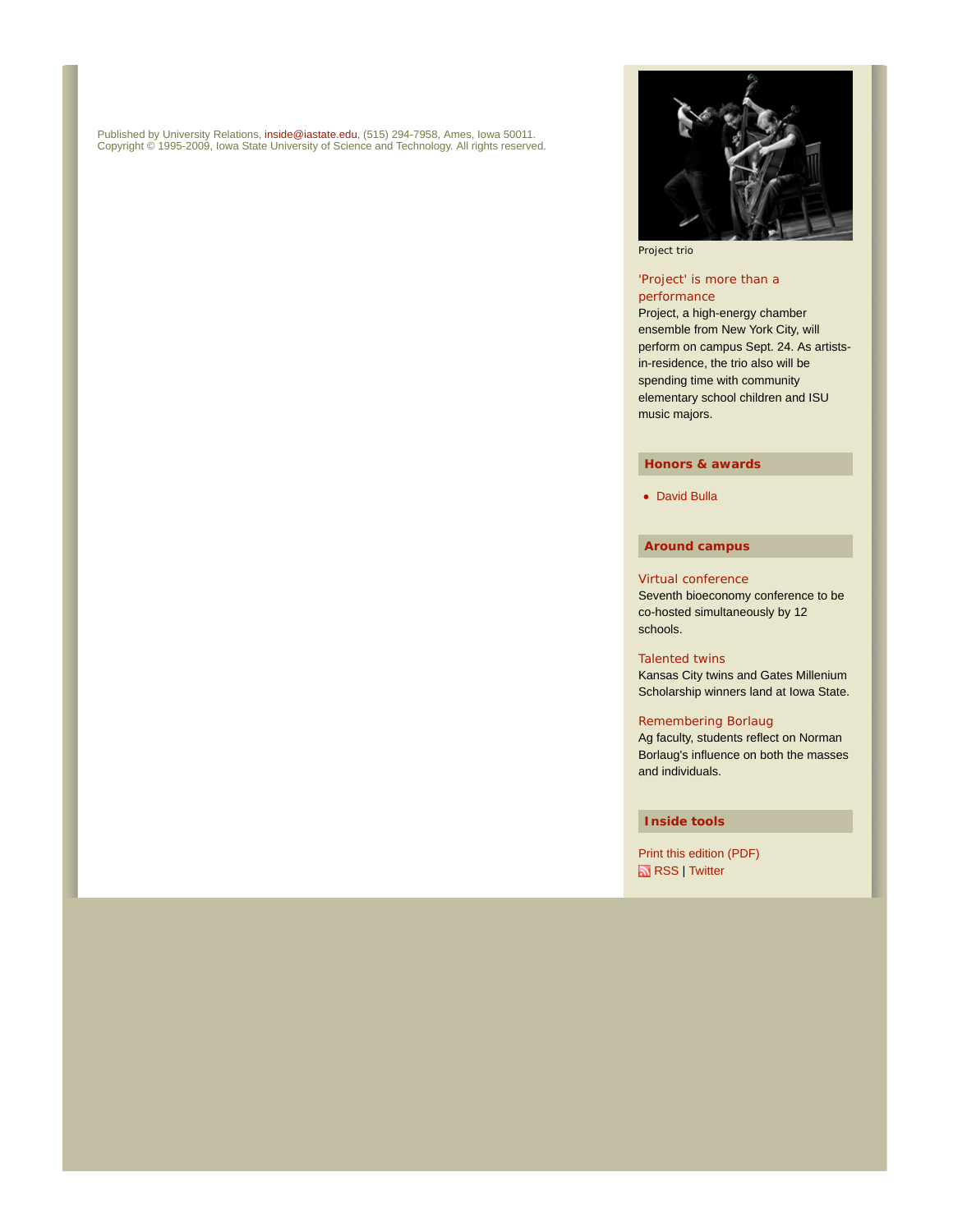

#### **Where's Bob?**

University photographer Bob Elbert saw this sign in a lower north window of the Union Drive Community Center -- site of a "copies" center operated by ISU printing and copy services.

Published by University Relations, inside@iastate.edu, (515) 294-7958, Ames, Iowa 50011. Copyright © 1995-2009, Iowa State University of Science and Technology. All rights reserved.

#### **Inside headlines**

SEARCH INSIDE

University convocation is Sept. 21 President Gregory Geoffroy will outline his priorities for the academic year and the recipients of 24 university and regent awards will be honored at the fall convocation Sept. 21.

#### Here to help

Staff psychologist Todd Pietruszka says his job is about helping students achieve their educational dreams.

#### BioResearch Research Farm dedication is Sept. 22

The BioCentury Research Farm is the first fully integrated biomass production farm and processing facility where ISU faculty and industry can partner to develop advanced biorenewable fuels, biobased products and industrial chemicals from grain, agricultural residues and cellulosic crops.

- New faculty member kicks off reading series Sept. 24
- There's still time to update self-identification form
- Counseling program hosts lecture on forgiveness Sept. 21
- ComETS Sept. 23 meeting is open to all
- Lab safety summit: Promote culture of safety
- State Gym closes Sept. 17 for two years
- Faculty: How to work with VRAC
- "Healthy Eating 101" wellness workshop is Sept. 23
- Eastbound exit ramp at 30/University Blvd. closed this weekend
- More chances for P&S performance management training
- "Feeding the World" seminar series returns
- Volunteers needed for nutrition counseling
- Get investment tips from TIAA-CREF
- Dining Days runs through Sept. 18
- Submissions sought for faculty forum on Christian Petersen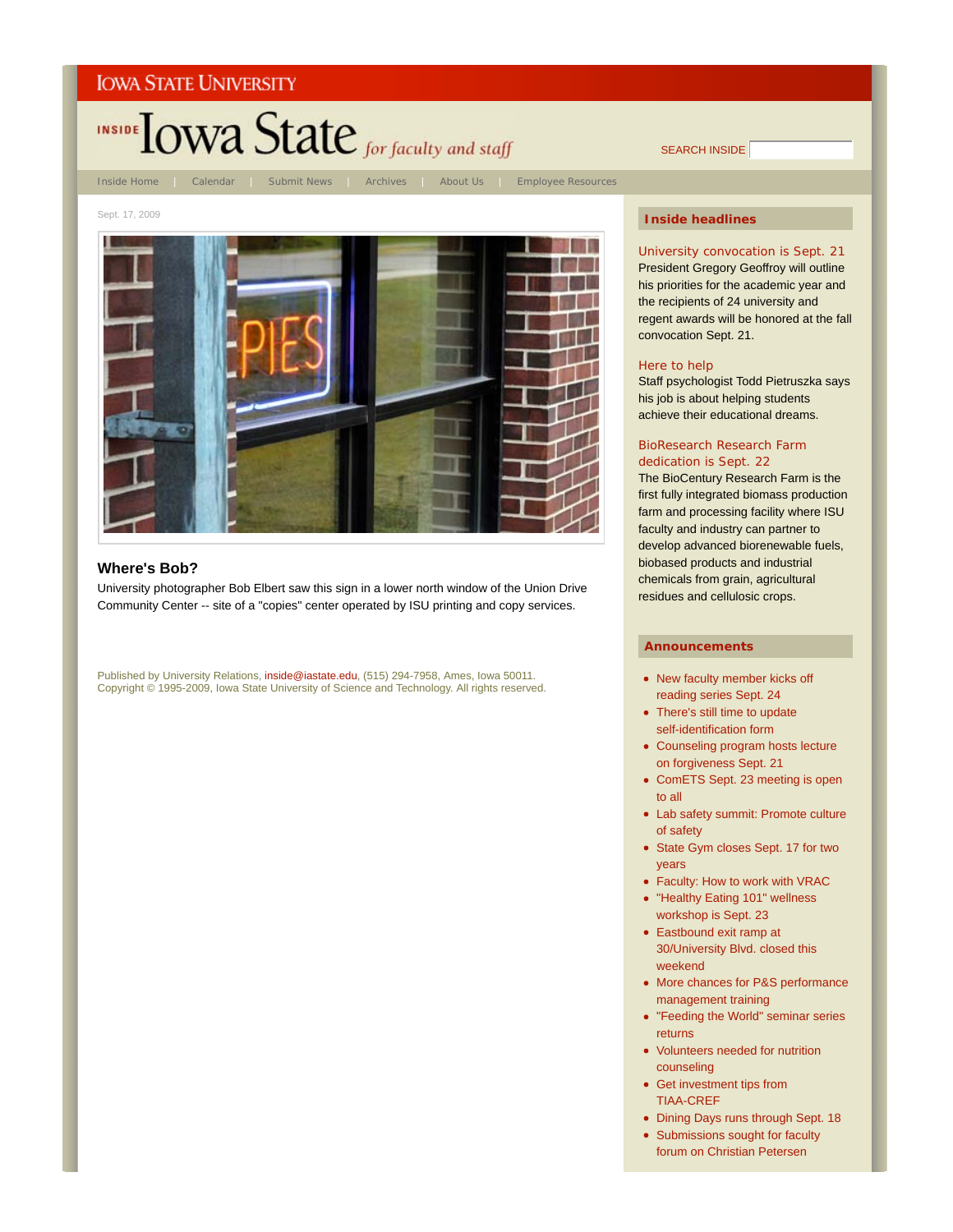

Sept. 17, 2009

#### **You're invited: University convocation is Monday afternoon**

by Anne Krapfl

All members of the university community are invited to Iowa State's annual fall convocation Monday, Sept. 21, in the Sun Room, Memorial Union. The academic procession, featuring recipients of university honors and awards, will begin at 3:15 p.m. But come early -- a student music ensemble will begin playing at 3 p.m.

President Gregory Geoffroy will share his thoughts on, and priorities for, the academic year ahead. He and other university leaders will present about 24 university and state Board of Regents awards to faculty and professional staff.

Information about this year's award recipients is online.

A reception will begin at 5 p.m. Refreshments will be served.

#### **Only option this year: A chair in the Sun Room**

Falling victim to budget cuts this year is a live streaming video of the convocation. In the past, this option was available on the president's web site.

Published by University Relations, inside@iastate.edu, (515) 294-7958, Ames, Iowa 50011. Copyright © 1995-2009, Iowa State University of Science and Technology. All rights reserved.

#### **Inside headlines**

SEARCH INSIDE

University convocation is Sept. 21 President Gregory Geoffroy will outline his priorities for the academic year and the recipients of 24 university and regent awards will be honored at the fall convocation Sept. 21.

#### Here to help

Staff psychologist Todd Pietruszka says his job is about helping students achieve their educational dreams.

#### BioResearch Research Farm dedication is Sept. 22

The BioCentury Research Farm is the first fully integrated biomass production farm and processing facility where ISU faculty and industry can partner to develop advanced biorenewable fuels, biobased products and industrial chemicals from grain, agricultural residues and cellulosic crops.

- New faculty member kicks off reading series Sept. 24
- There's still time to update self-identification form
- Counseling program hosts lecture on forgiveness Sept. 21
- ComETS Sept. 23 meeting is open to all
- Lab safety summit: Promote culture of safety
- State Gym closes Sept. 17 for two years
- Faculty: How to work with VRAC
- "Healthy Eating 101" wellness workshop is Sept. 23
- Eastbound exit ramp at 30/University Blvd. closed this weekend
- More chances for P&S performance management training
- "Feeding the World" seminar series returns
- Volunteers needed for nutrition counseling
- Get investment tips from TIAA-CREF
- Dining Days runs through Sept. 18
- Submissions sought for faculty forum on Christian Petersen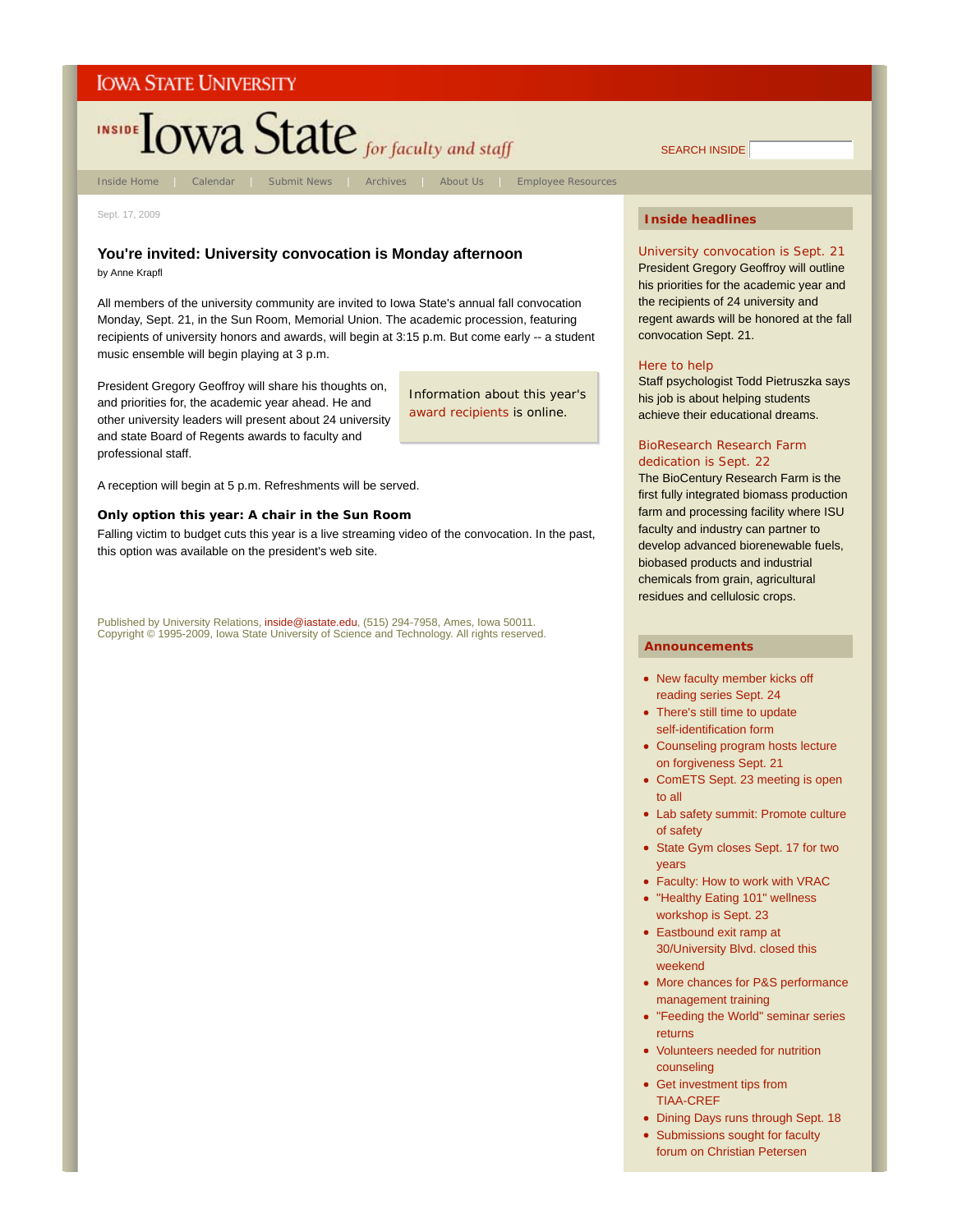# INSIDE TOWA State for faculty and staff

Inside Home | Calendar | Submit News | Archives | About Us | Employee Resources

#### Sept. 17, 2009

### **2009 University Convocation & Awards Ceremony**

Monday, Sept. 21, 3:15 p.m., Sun Room, Memorial Union

These members of the university community will be honored during the program portion of the convocation.

#### **Distinguished Professor**

*The title of Distinguished Professor is awarded for exemplary performance in research and/or creative activities as reflected by a national or international reputation in the nominee's discipline. A \$4,900 increment in base salary is granted, and the awardee retains the title the rest of his or her career at the university.*

#### **Charles F. Curtiss Distinguished Professor in Agriculture and Life Sciences Rameshwar Kanwar**

*Professor and chair of agricultural and biosystems engineering*

Kanwar achieved international recognition in the areas of sustainable irrigation and drainage systems, natural resources and water quality engineering, and helped make water supplies safe for people all over the world. He authored nearly 500 publications, including 161 refereed journal articles, 18 book chapters and one book; and has been principal or co-principal investigator on research projects totaling more than \$13 million. He is among a few water experts in the United States who have been invited by such groups as the World Bank, European Commission, United Nations and U.S. Agency for International Development to consult on international projects affecting the water needs of growing global populations. Under his leadership, the agricultural and biosystems engineering department has risen to international status.

# **Anson S. Marston Distinguished Professor in Engineering**

#### **Steve Martin**

*University Professor of Materials Science and Engineering*

Martin is an internationally recognized expert in glass science and engineering and a leading authority in glassy solid electrolytes that are at the center of the development of new, more powerful lithium batteries. He developed new glasses for surgical laser fibers and new ceramic membrane materials for fuel cells. His research has been supported by more than \$11 million in contract funding, and more than 25 companies have sought his consulting expertise. He published more than 150 articles and delivered more than 200 invited and contributed presentations around the world. His efforts to engage high school and undergraduate students in funded research activities led to improved retention rates and substantial increases in the number of women and minorities enrolling in graduate programs. Among his many awards is the American Ceramic Society's George W. Morey Award.

#### **University Professor**

*The title of University professor is bestowed on a faculty member whose professional work has focused upon effecting positive, significant institutional change at Iowa State. The awardee receives a base salary addition of \$4,850 and retains the title for the remainder of his or her career at the university.*

#### **Sedahlia Jasper Crase**

*Professor of human development and family studies*

Crase made outstanding contributions to Iowa State in curriculum development, interdisciplinary graduate studies, policies on university faculty appointments, teaching and advising. Her work in interdisciplinary graduate studies resulted in a better graduate education environment for cross-discipline education and more support for non-traditional learners. She

#### **Inside headlines**

University convocation is Sept. 21 President Gregory Geoffroy will outline his priorities for the academic year and the recipients of 24 university and regent awards will be honored at the fall convocation Sept. 21.

#### Here to help

Staff psychologist Todd Pietruszka says his job is about helping students achieve their educational dreams.

#### BioResearch Research Farm dedication is Sept. 22

The BioCentury Research Farm is the first fully integrated biomass production farm and processing facility where ISU faculty and industry can partner to develop advanced biorenewable fuels, biobased products and industrial chemicals from grain, agricultural residues and cellulosic crops.

#### **Announcements**

- New faculty member kicks off reading series Sept. 24
- There's still time to update self-identification form
- Counseling program hosts lecture on forgiveness Sept. 21
- ComETS Sept. 23 meeting is open to all
- Lab safety summit: Promote culture of safety
- State Gym closes Sept. 17 for two years
- Faculty: How to work with VRAC
- "Healthy Eating 101" wellness workshop is Sept. 23
- Eastbound exit ramp at 30/University Blvd. closed this weekend
- More chances for P&S performance management training
- "Feeding the World" seminar series returns
- Volunteers needed for nutrition counseling
- Get investment tips from TIAA-CREF
- Dining Days runs through Sept. 18
- Submissions sought for faculty forum on Christian Petersen

SEARCH INSIDE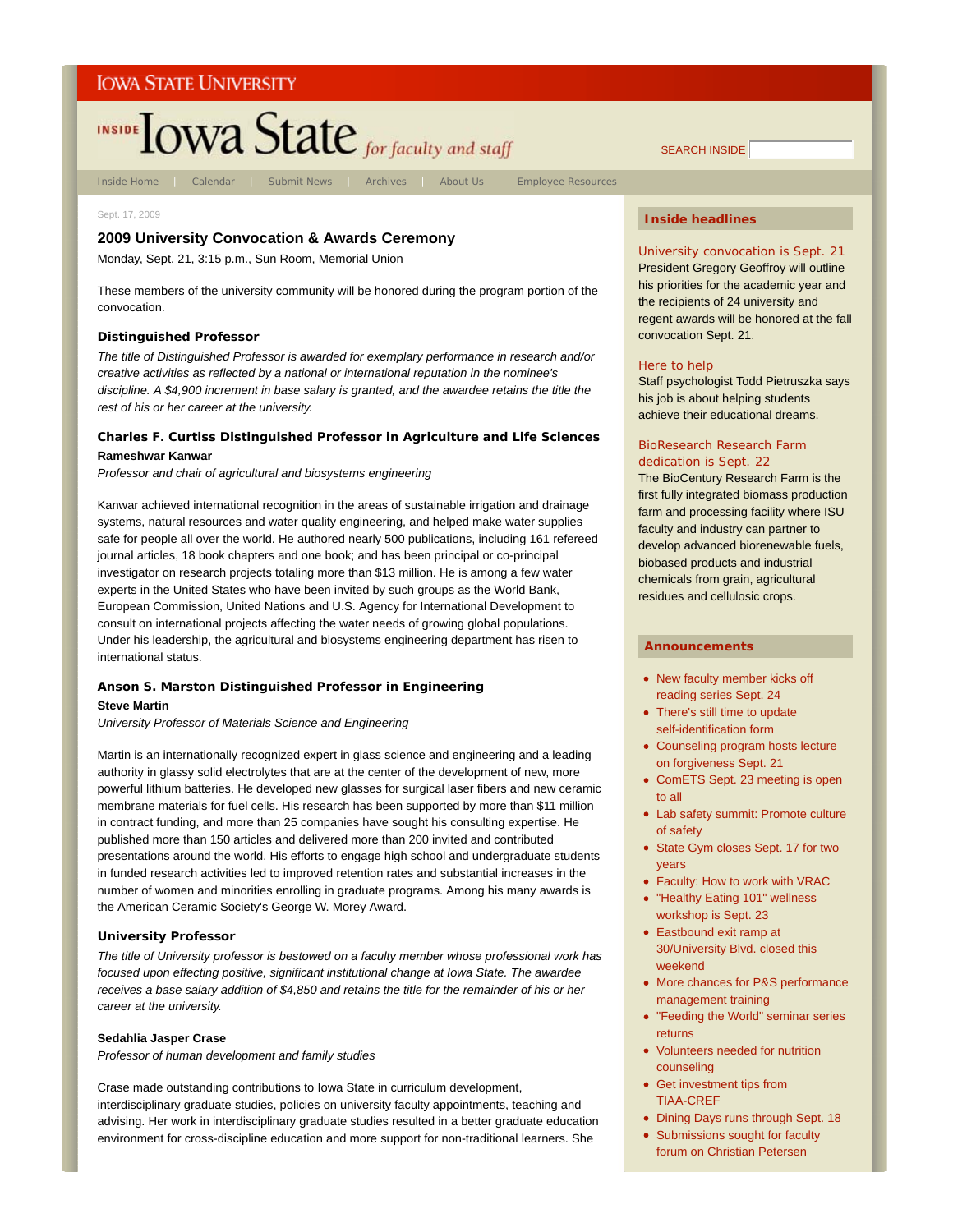directed 78 students to the successful completion of their master's and doctoral degrees, and currently is supervising another five. Her research focuses broadly on various aspects of parenting and parent education. She has published widely in scholarly publications and contributed to several popular parenting publications. She also provided leadership to the faculty and university, including as president of the Faculty Senate.

#### **Lawrence Genalo**

*Professor of materials science and engineering*

Genalo is recognized for highly successful recruiting and retention activities, particularly among under-represented groups in science, technology, engineering and mathematics (STEM) disciplines, and for his commitment to engineering education at the kindergarten through university levels and an infectious enthusiasm for learning. He started the Toying With Technology program, which uses LEGOS® to introduce youngsters to electronic technology, and his Cool Stuff materials demonstrations help encourage young people to pursue careers in science and technology. He started the Internet Explorers Program, which provided summer internship opportunities to female high school students interested in science and technology. He has taught in the University Honors Program for more than 20 years and is one of two faculty affiliates of the Freshman Honors Program.

#### **Howard Van Auken**

*Professor of management; Bob and Kay Smith Fellow in Entrepreneurship*

Van Auken has been a leader in entrepreneurship education at Iowa State since the early 1990s, and has been instrumental in ISU's development of one of the leading entrepreneurship programs in the nation. He developed and taught ISU's first entrepreneurship course (designed for MBA students), as well as numerous other courses, and he collaborated with and mentored faculty in developing entrepreneurship courses and curricula across colleges. He maintains an active research program in entrepreneurship and small family business, with more than 80 refereed journal articles and 100 research presentations. He was appointed the Bob and Kay Smith Fellow in Entrepreneurship in 2005, and also was named a Longenecker Fellow of the U.S. Association of Small Business and Entrepreneurship in 2009.

#### **Regents Award for Faculty Excellence**

*This award recognizes a faculty member who is an outstanding university citizen and who has rendered significant service to Iowa State and/or the state of Iowa. A \$1,000 award is granted.*

#### **Mark Kaiser**

*Professor of statistics*

Kaiser administered the graduate program in statistics, recognized as one of the best programs in the world. He is an award-winning teacher who excels at all levels, from introductory courses to doctoral seminars, and is a caring and effective mentor for graduate students and junior faculty. His research on wildlife management and environmental statistics resulted in more than \$10 million in external funding, nearly 35 refereed journal articles and one book chapter, and presentations to 38 national and international meetings. He has directed the work of 23 graduate students to and has five current students. He is a fellow of the American Statistical Association and former editor of the Journal of the American Statistical Association.

#### **Peter Martin**

*Professor of human development and family studies*

Martin is a leading international authority in a key area of gerontology -- the role of personality in adult development and aging. His scholarship and academic leadership as head of the gerontology program for the past nine years have positioned ISU's program as the leader in the north central United States. He is a fellow of the Gerontological Society of America, leader of the master's program in gerontology for the Great Plains Interactive Distance Education Alliance, and co-founder of the Iowa Commission on Aging Programs. His research has been supported by more than \$10 million in external funding and he has published two books, 21 book chapters and 70 journal articles, as well as numerous other publications and professional presentations. He directed the work of 35 graduate students to successful completion of their degrees.

#### **Leland Poague**

- Participants needed for two research projects
- Recycle plastic garden pots Sept. 19 at Reiman Gardens

#### **Receptions & open houses**

- Reception
- "Fresh Fotos" exhibit, Sept. 17
- Retirement
- Walter Hyde, Sept. 25

#### **Arts & events**



Project trio

#### 'Project' is more than a performance

Project, a high-energy chamber ensemble from New York City, will perform on campus Sept. 24. As artistsin-residence, the trio also will be spending time with community elementary school children and ISU music majors.

#### **Honors & awards**

David Bulla

#### **Around campus**

#### Virtual conference

Seventh bioeconomy conference to be co-hosted simultaneously by 12 schools.

#### Talented twins

Kansas City twins and Gates Millenium Scholarship winners land at Iowa State.

#### Remembering Borlaug

Ag faculty, students reflect on Norman Borlaug's influence on both the masses and individuals.

#### **Inside tools**

Print this edition (PDF) **RSS** | Twitter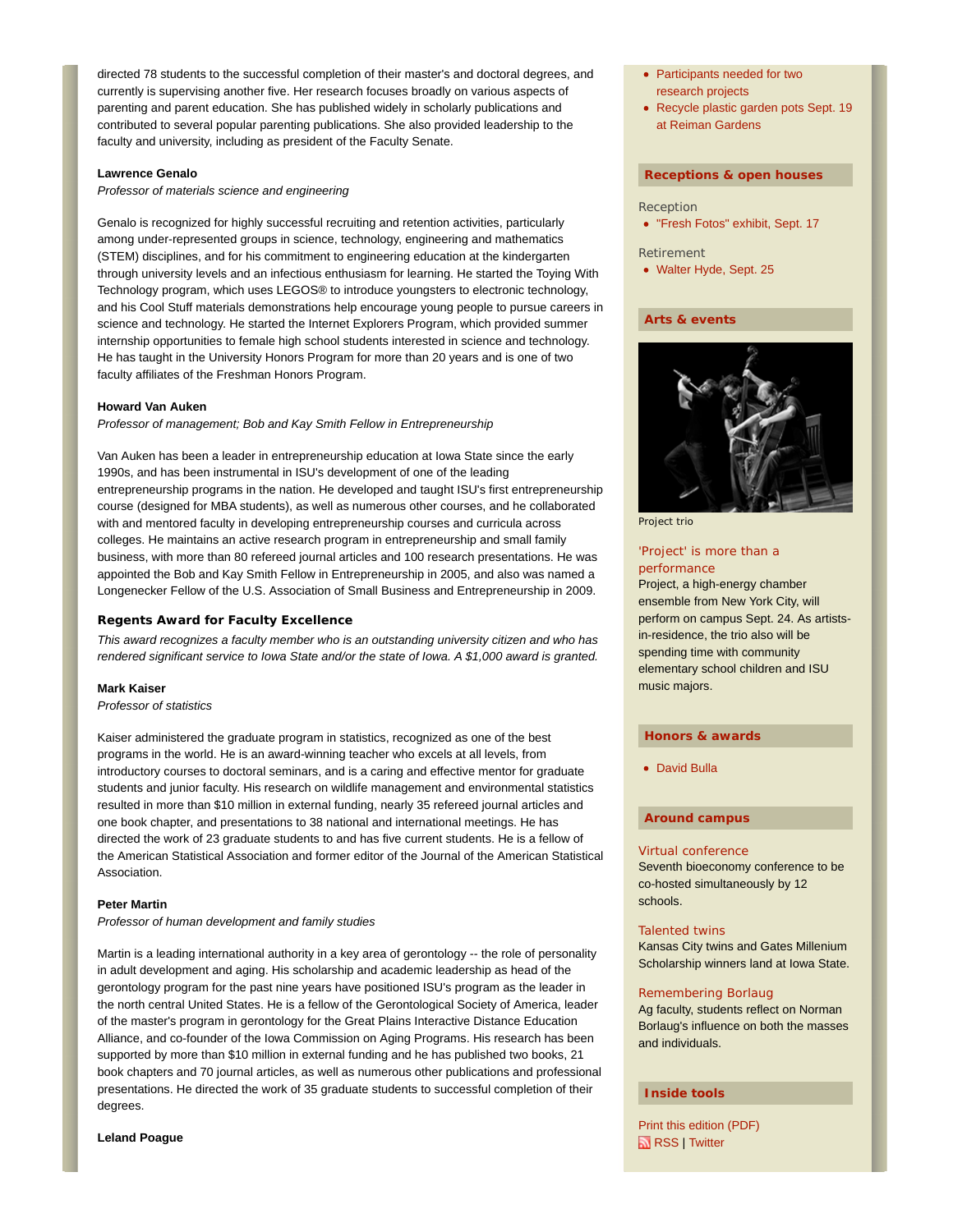#### *Professor of English*

Poague is the author of 10 books, primarily in film studies, and has another book scheduled for publication in 2010. His film classes are among the most popular and highly rated in the department, and he has directed the work of 25 graduate students. He teaches a variety of subjects, including literary theory and criticism, Shakespeare and first-year composition. His research examines the works of such film icons as Alfred Hitchcock, Woody Allen, Ingmar Bergman, Fritz Lang and Billy Wilder. He was assistant department chair for six years, and served the broader university as a member of the ISUComm planning committee. He currently is a member of the Center for Excellence in the Arts and Humanities steering committee.

#### **Eugene Takle**

*Professor of agronomy; professor of geological and atmospheric sciences; professor of aerospace engineering*

Tackle has been a visionary leader in developing and implementing multi-disciplinary research and educational programs that link faculty and students in many different departments and colleges. These include the Climate Science Initiative, which he directs; the Global Change course he developed; and his own research on the regional impacts of global climate change. Takle's research helped policy makers, the agriculture industry and other segments of the Midwest develop policies and practices to cope with climate change, and resulted in more than 115 articles in refereed journals. He was a member of the Intergovernmental Panel on Climate Change that was a co-recipient of the 2007 Nobel Peace Prize for its work on global climate change. He served as faculty director of the University Honors Program from 2006 to 2009.

#### **Lester Wilson**

*University Professor of Food Science and Human Nutrition*

Wilson, an internationally recognized expert on food processing, established an exemplary record of teaching, advising and mentoring with students and colleagues. His research on the impact of processing and storage on food chemistry, quality and safety strengthened food industries in Iowa and attracted new industries to the state. His reputation for research excellence resulted in his selection as a USDA National Research Initiative panelist five times. He has published more than 50 refereed journal articles and made 70 invited presentations throughout the United States and in several other nations. He is a fellow of the Institute of Food Technologists, and he was as a NASA Visiting Fellow from 2003 to 2006.

#### **Regents Award for Staff Excellence**

*This award recognizes a member of the Professional and Scientific staff or the Supervisory and Confidential staff who is an outstanding university citizen and who has rendered significant service to Iowa State and/or the state of Iowa. A \$1,000 award is granted.*

#### **Edmund Adcock**

*Communications specialist, College of Agriculture and Life Sciences*

Adcock received numerous awards for his communications work and publications, including three Gold Awards and three Silver Awards from the Council for the Advancement and Support of Education and the Outstanding Professional Skill award from the Association for Communications Excellence. He contributes to the college's relations with alumni, news media, and government agencies and officials through effective communications such as the college's Council for Agricultural Research, Teaching and Extension publication, which he directs.

#### **Mary (Mandi) Anderson**

*Program coordinator, Research Institute for Studies in Education*

Anderson provides exceptional support for the research efforts of faculty in the College of Human Sciences, and conducts her own research in physical education, wellness and sports. She completed nearly \$2 million in funded research projects, and currently serves as principal investigator or co-principal investigator on four research projects, including a U.S. Department of Education Carol M. White Physical Education for Progress project with several Des Moines area schools. She began her affiliation with RISE in 1990 as a doctoral student and was a research associate from 1993 to 1998. She published several articles in refereed journals and other publications, and made numerous presentations across the country.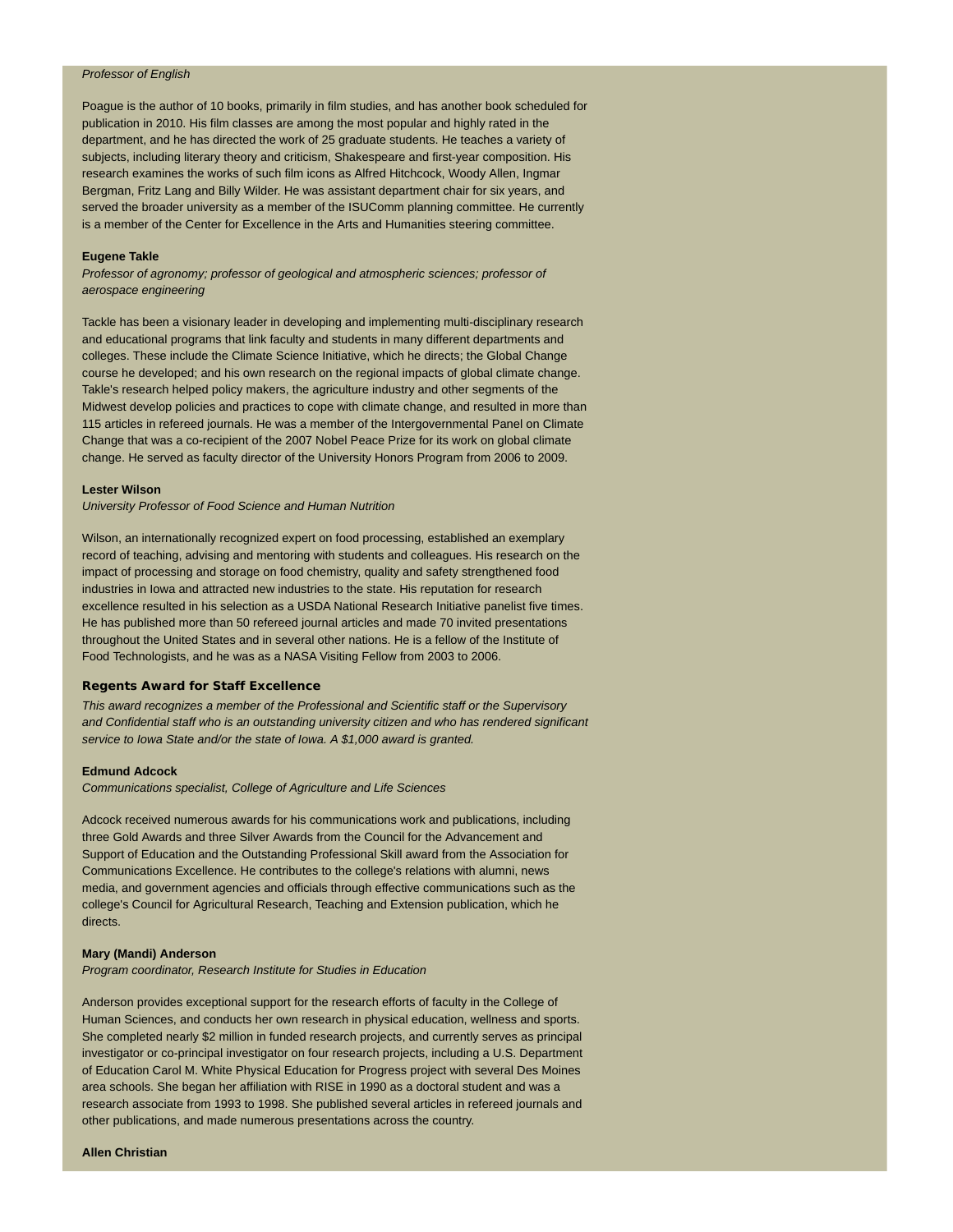#### *Agriculture specialist, department of animal science*

Christian has been a valuable asset to the swine industry and the students and faculty in Iowa State's swine program for 50 years. He joined Iowa State in 1959 as the swine herdsman at the Swine Teaching Farm and continues in that role today. His numerous awards include: Superior Service Awards from the American Berkshire Association, United Duroc Swine Registry, and American Yorkshire Club, Honorary Master Pork Producer and Iowa Master Seedstock Producer from the Iowa Pork Producers Association, National Pork Board Distinguished Service Award, National Barrow Show Hall of Fame and Master Pork Industry Visionary by National Hog Farmer.

#### **Lynnette Hauser**

*Office coordinator, ISU Extension*

Hauser has been a key member of the statewide 4-H program since 1995, and serves as the point person on many aspects of the program for the more than 150 campus-based and field staff involved in the 4-H and youth program. She has been a member of the Supervisory and Confidential Staff Council since 2000, serving as co-chair for two years, and has represented the council on several university efforts, including the Higher Learning Commission Accreditation preparation and site visit. She is active in the Mid-Iowa Professionals Chapter of the International Association of Administrative Professionals, serving as president, secretary and newsletter editor.

#### **Jane Jacobson**

*Program manager/director, student academic services, College of Liberal Arts and Sciences*

Jacobson works diligently to improve academic advising and the undergraduate educational experience at Iowa State and nationally. She was a member of the task force that rewrote the University Academic Probation Policy to encourage student retention, and co-chaired the University Academic Advising Committee subcommittee on academic advising positions that brought consistency to P&S advising positions across the campus. Nationally, she has been a member of the National Academic Advising Association since 1983, serving in several top leadership positions and helping shape national policy toward academic advising.

#### **Louis Thompson Distinguished Undergraduate Teaching Award**

*This award recognizes an outstanding teacher who is dedicated to helping undergraduate students. Dr. Louis Thompson, emeritus associate dean of Agriculture, established the award to support his belief that a strong undergraduate teaching program should be one of the primary goals of the university. A \$1,500 award is granted.*

#### **Kay Palan**

*Associate professor of marketing; associate dean, College of Business*

Palan excels at creating an environment in which students can thrive as learners. She is a student-centered yet rigorous teacher, a leader in team-oriented and integrative pedagogy, a change agent in outcomes-oriented curriculum development and an advocate in advancing experiential learning in her college and throughout the university. She provided leadership and inspiration for the Gerdin Citizenship Program, Outcomes Assessment Program and Study Abroad Program, is a past chair of the Center for Excellence in Learning and Teaching advisory board and received numerous awards for teaching excellence. She maintains an active teaching scholarship program, with several grant-funded projects, including a USDA CREES project in collaboration with colleagues in the College of Agriculture and Life Sciences to develop an entrepreneurship program for students interested in bio-based products.

#### **Mary Hagemann Wiedenhoeft**

*Professor of agronomy*

Wiedenhoeft is a national leader in using technology for student-learning, teaching systems-level courses, developing student learning communities, incorporating experiential learning into classroom teaching, and incorporating learner outcomes and assessment into agronomy curricula. She is an enthusiastic and inspirational teacher who focuses on individual students, and has been recognized by the American Society of Agronomy with its highest teaching honor, the Agronomic Resident Teaching Award. She is the author or co-author of proposals receiving more than \$1 million in grant funding for teaching projects and has served as principal investigator or co-principal investigator on several of the projects. She has directed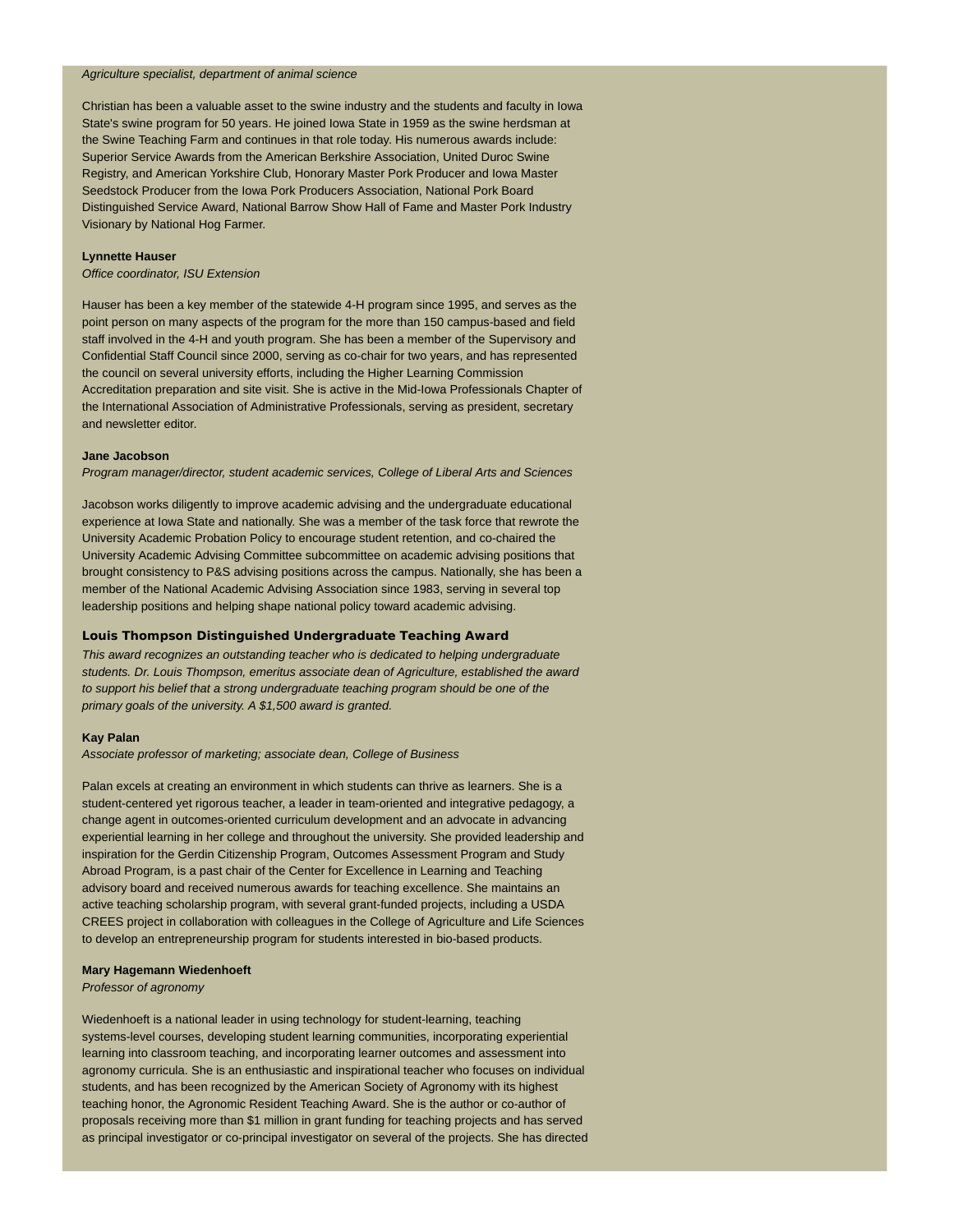#### **James Huntington Ellis Award for Excellence in Undergraduate Introductory Teaching**

*This award recognizes a faculty member who, in teaching introductory courses, demonstrates creativity in improving its quality, excites interest and involvement without compromising scholarship, and enhances student performance in future courses. Ellis ('28 industrial science) established this award to honor professors like his "who made their courses interesting." A \$1,500 award is granted.*

#### **Andrew Manu**

*Associate professor of agronomy, George Washington Carver Chair*

Manu developed a teaching methodology that has proven effective in teaching the large introductory courses in soils and in bolstering student performance. His Student-Oriented Individualized Learning of Soils (SOILS) program combines online and in-class teaching strategies and audio-tutorial approaches with weekly quizzes and recitations so that students feel in control of their learning. Students consistently give his teaching high evaluation marks and praise him for his calm and encouraging approach to teaching. He leads popular study abroad courses that attract 40 students each summer. He conducts research on effective teaching as well as on remote sensing for environmental monitoring, the effect on urbanization on soils and sustainability and restitution of tropical soils.

#### **Brad Skaar**

*Associate professor of animal science*

Skaar has established a stellar teaching record in his 25-year career at Iowa State, and particularly is well known for his effectiveness in teaching the introductory animal science courses. He develops approaches to learning that involve cooperative learning exercises, case studies and industry interactions, and he emphasizes communications development as well as examining the complex scientific and societal issues facing agriculture. He serves as academic adviser for up to 70 undergraduate students annually, and has an extensive record of extracurricular student service, including as coach or co-coach of many ISU national awardwinning teams in the meat animal evaluation and livestock judging contests. In addition, he has led several international seminars and study-abroad programs to South America, Europe and Asia.

#### **Margaret Ellen White Graduate Faculty Award**

*The Margaret Ellen White Graduate Faculty Award recognizes superior performance by a member of the graduate faculty who serves as a mentor and who enriches the studentprofessor relationship through support and attention to detail, enabling students to finish their work in a timely and scholarly manner. This award was established in 1985 by White to show her appreciation to graduate faculty for their guidance and encouragement of graduate students. A graduate of the former College of Home Economics, White served as an administrative assistant in the Graduate College for 37 years. A \$1,500 award is granted.*

#### **Terry Besser**

*Professor of sociology*

Besser is an award-winning teacher and scholar who excels at advising and mentoring graduate students, helping them achieve professional and personal success. She has directed the work of 14 graduate students and served on the committees of nearly 30 others, and her students praise her for her ability to motivate them and help them find opportunities for professional growth and networking, conduct successful research, and balance the pressures of graduate study with their personal lives. She maintains an active research program in rural small business, with more than \$2 million in grant-funded projects that provide her graduate students with many opportunities to pursue research. She is the author or co-author of two books and nearly 30 articles in refereed journals.

#### **International Service Award**

*This award recognizes a faculty member for outstanding international service in teaching, research or administration within the United States or abroad. A \$2,500 grant for carrying out an internationally related activity is awarded.*

**Mufit Akinc**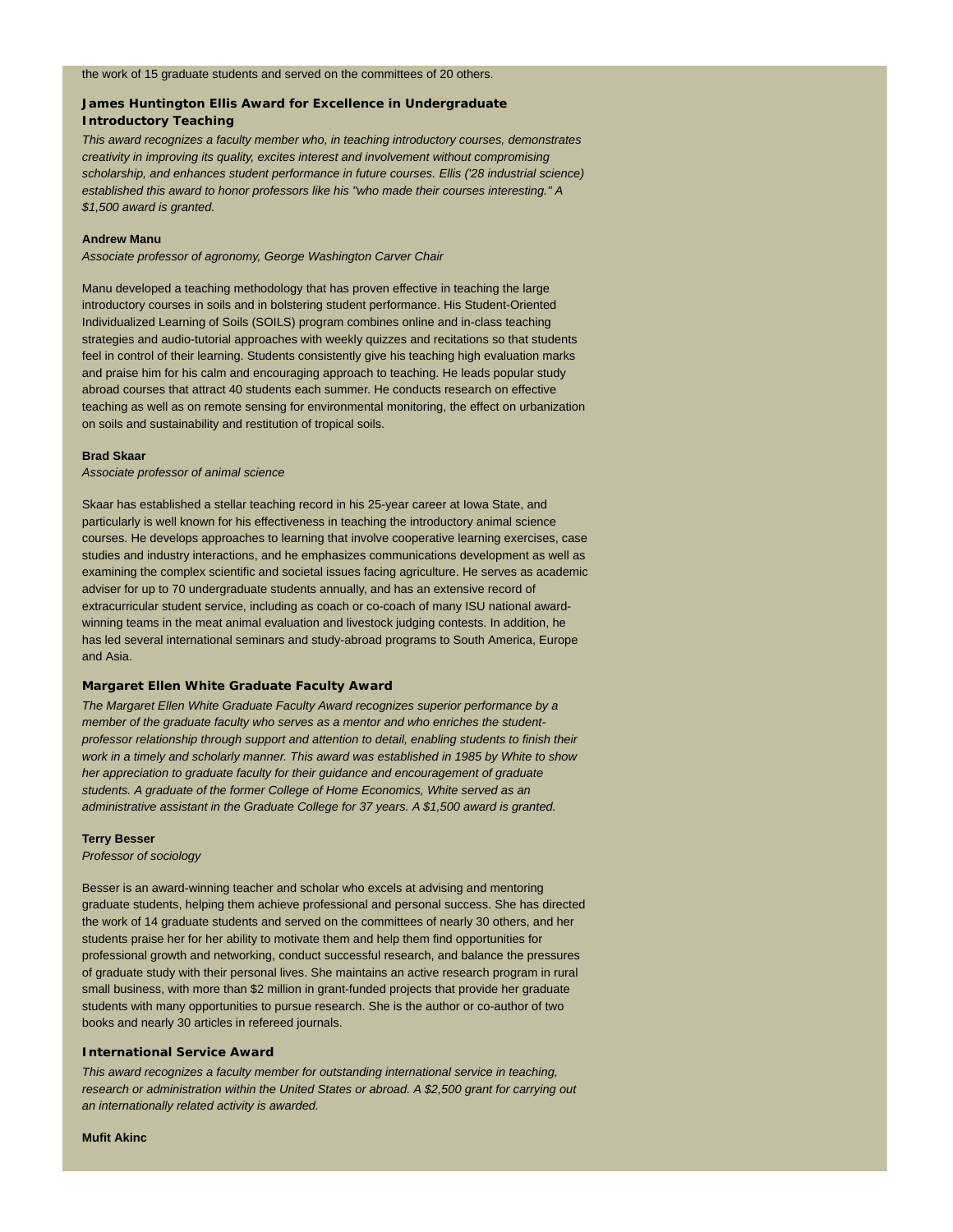#### *Professor of materials science and engineering*

Akinc has made extraordinary contributions to Iowa State's international programs and relations over the past three decades. He spent 32 months abroad as a Fulbright Scholar, a visiting professor to several universities, a scientific consultant to institutes in Asia and Europe, a collaborator on projects with the North Atlantic Treaty Organization and the office of Naval Research, and as a member of the European Academy of Sciences. He initiated the materials science and engineering study abroad program in the United Kingdom, and served as international exchange coordinator for exchange programs with universities in China, Singapore and the Middle East. He is an internationally acclaimed researcher in ceramic materials, with research grants totaling nearly \$10 million, more than 140 technical papers, seven patents and more than 180 invited presentations, including 36 in other nations.

#### **Iowa State University Award for Departmental Leadership**

*This award recognizes outstanding departmental leadership that helps faculty members meet their complex obligations to undergraduate teaching, graduate mentoring, research and service. A \$1,500 award is granted.*

#### **Douglas Bonett**

*Professor of psychology; professor of statistics*

Bonnet is an exemplary academic leader who is admired and respected for his ability to effectively analyze and assess the many situations that impact an academic department; attend to the needs of faculty, staff and students; and maintain a broad university perspective while attending to everyday details. He leads faculty by example, as a leading scholar in categorical data methods, psychometric methods, sample size determination and interval estimation, with more than 100 refereed journal publications and 4,700 citations of his work.

#### **Iowa State University Award for Outstanding Achievement in Teaching**

This award recognizes a tenured faculty member for outstanding teaching performance over an extended period of time. A \$1,500 award is granted.

#### **Charles Jahren**

*Associate professor of civil, construction and environmental engineering; Warren Scholar of Distance Education in civil engineering*

Jahren is recognized for innovative and motivational approaches to teaching, from freshman-level courses and learning communities through graduate-level distance learning programs. At each level, he emphasizes teamwork, industry involvement, hands-on experiences and student leadership to enhance student learning. The Mock Bidding course he developed to provide real-world experience for students in construction project bidding now is one of the most popular elective courses in construction engineering. His teaching approach and methodology has been cited numerous times in engineering education publications and trade journals.

#### **Iowa State University Award for Early Achievement in Teaching**

*This award recognizes a tenured or tenure-track faculty member who has demonstrated outstanding teaching performance unusually early in his or her career. A \$1,500 award is granted.*

#### **Carol Faber**

*Assistant professor of art and design*

Faber brings traditional and digital art forms together to create unique and innovative computer-based courses and programs for students in both fine arts and graphic design. She developed several new courses that teach students to use both traditional drawing studio media as well as laptop computers and sophisticated drawing, design and photography software. These courses enhance students' artistic and technical abilities and help them gain skills that will enhance their professional opportunities and advancement. She made numerous national and international presentations on visual literacy and digital art, and her own art has been featured in several juried exhibitions throughout the nation.

#### **Rachel Haywood-Ferreira**

*Assistant professor of world languages and cultures*

Haywood-Ferreira's teaching earns high praise from students and peers for its clear and lively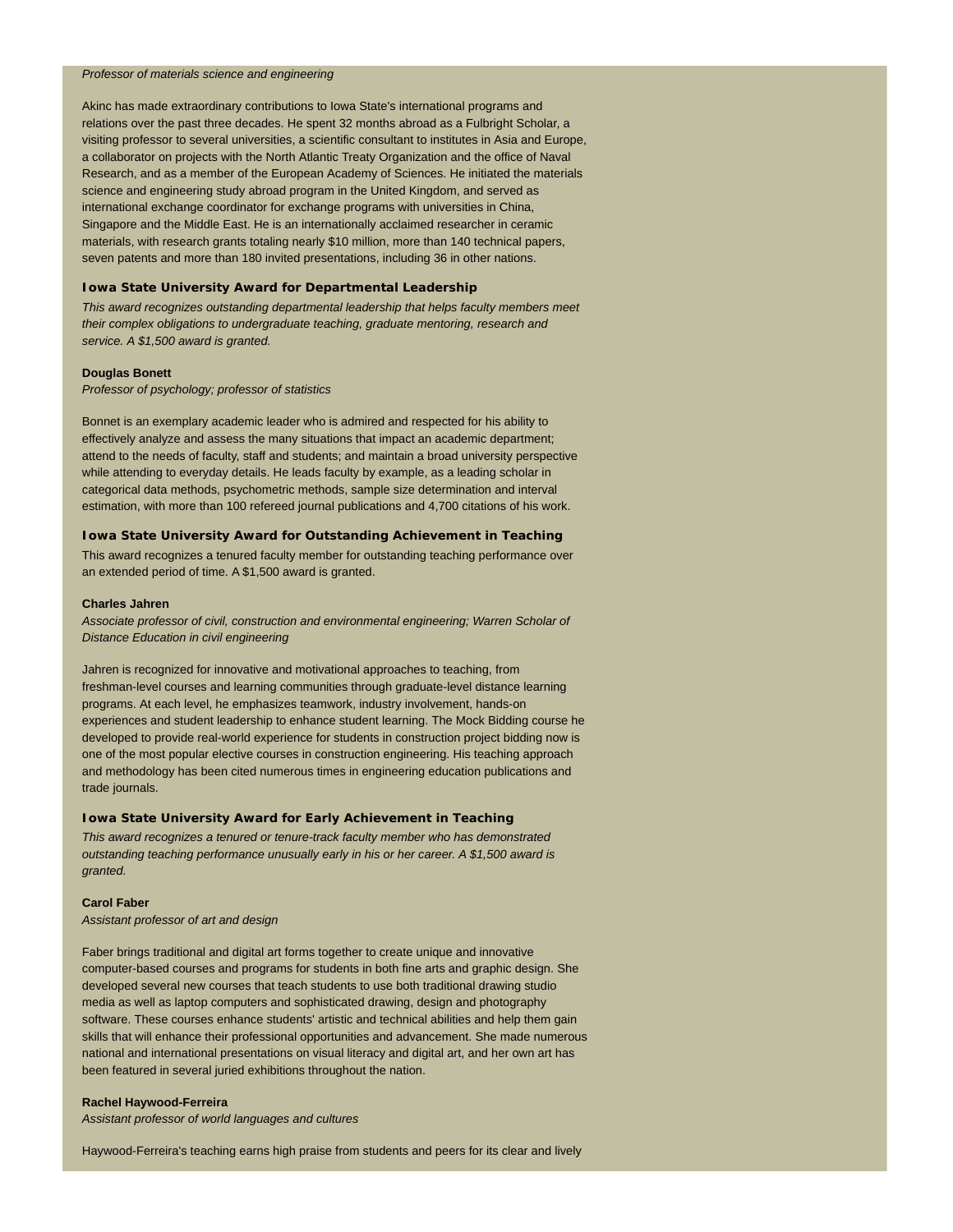presentation, inclusion of the most recent scholarship, attention to student writing, and innovative and effective use of instructional technology, which she uses to facilitate both communication and analytical skills. She played a leadership role in strengthening the department's Luso-Brazilian courses, restructuring the languages and cultures curriculum, implementing outcomes assessment and developing a certificate program in Latin American studies.

#### **Iowa State University Award for Academic Advising Impact**

*This award recognizes outstanding performance by an academic adviser over an extended period of time. A \$1,500 award is granted.*

#### **Edward Kannel**

*Professor of civil, construction and environmental engineering*

Kannel advised more than 1,000 civil, construction and environmental engineering students in his nearly 35 years at Iowa State, and the many advising awards he received are testament to his work. He developed the civil engineering advising center and was its supervisor for 10 years. He was co-adviser for the award-winning Transportation Student Association, and served on the college and university academic advising committees. He also served as associate department chair and teaches.

#### **Kathleen Timmons**

*Academic adviser and program coordinator, student academic services, College of Liberal Arts and Sciences*

Timmons has advised, empowered and championed thousands of Iowa State students for 30 years through her work with interdisciplinary programs, distance education, curriculum and the degree audit system. One of her most significant accomplishments has been her work with the bachelor of liberal studies program, which began in 1978 and is one of the largest majors in the college.

#### **Iowa State University Award for Early Achievement in Academic Advising**

*This award recognizes outstanding performance by an academic adviser early in his or her career. A \$1,500 award is granted.*

#### **Denise Hix**

*Academic adviser, biology*

Hix provides exceptional and knowledgeable advising to more than 200 students annually in the biology program. She advises the Marine Biology Club, helps coordinate and advise several biology learning communities, develops and teaches the biology orientation course for new students, and assists faculty in advising. She develops materials, recruits student volunteers and teaches in several of Iowa State's science education outreach programs for K-12 students.

#### **Iowa State University Award for Outstanding Achievement in Research**

*This award recognizes a faculty member who has a national or international reputation for contributions in research, and who has influenced the research activities of students. A \$1,500 award is granted.*

#### **Klaus Schmidt-Rohr**

*Professor of chemistry*

Schmidt-Rohr has made significant contributions to solid state chemistry, particularly in what are known as "soft" materials. His development of solid state nuclear magnetic resonance technology has made possible much higher levels of examination of soft materials, and led to advances in the study of biological tissues, such as bones, as well as soil, proteins and fuel cell membranes. He has published more than 150 journal articles, monographs and book contributions, and received numerous research awards, including the Dillon Medal from the American Physical Society and a Sloan fellowship. He also is a fellow of the American Association for the Advancement of Science.

#### **Johannes (Hans) van Leeuwen**

*Professor of civil, construction and environmental engineering; professor of agricultural and biosystems engineering; professor of food science and human nutrition*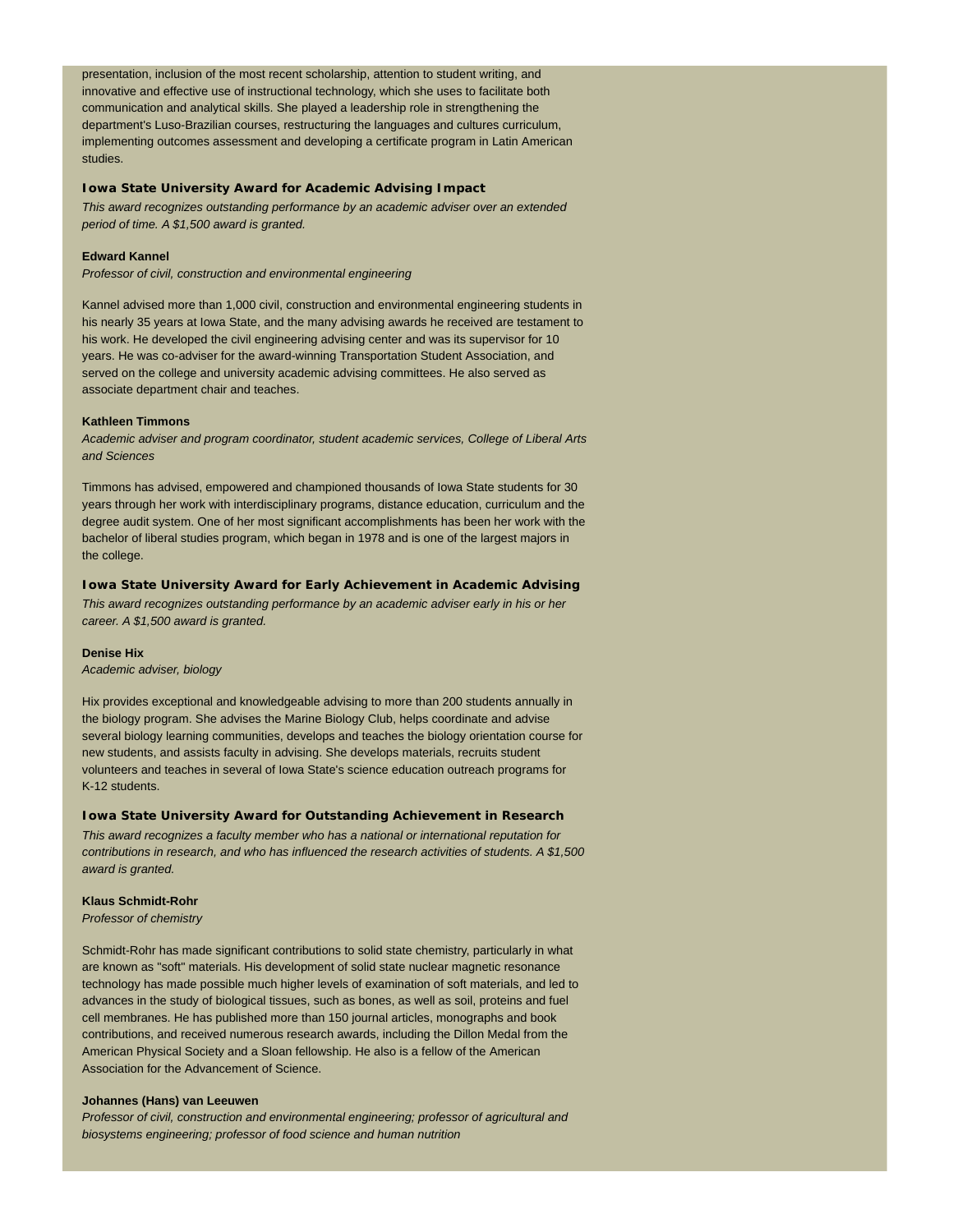van Leeuwen is a leader in multidisciplinary environmental and biological engineering, with significant contributions in biofuels, environmental protection, resource recovery and process development in water and air pollution control. He has published nearly 200 articles in prominent journals, book chapters and papers; and directed 11 doctoral and 49 master's students to completion of their degrees. He has eight U.S. and 15 international patents or patents pending, and among his many recognitions are consecutive Grand Prize for University Research awards from the American Academy of Environmental Engineers (2007, 2008), and consecutive R&D 100 Awards (2008, 2009). He also was one of five finalists for *R&D Magazine*'s Innovator of the Year Award.

#### **Iowa State University Award for Mid-Career Achievement in Research**

*This award recognizes a faculty member who has demonstrated exemplary research performance or scholarship accomplishments as documented by peers and experts in the field. A \$1,500 award is granted.*

#### **Amy Andreotti**

*Professor of biochemistry, biophysics and molecular biology*

Andreotti receives international recognition for her groundbreaking research in the interdisciplinary areas of structural biology and molecular immunology. Also a leader in Iowa State's nuclear magnetic resonance (NMR) research, she was instrumental in obtaining nearly \$1 million in NSF funding for an NMR spectrometer facility, and currently is principal investigator on two major research projects funded by the National Institutes of Health. She has an extensive publication record, presented 24 invited lectures throughout the country and internationally, and holds a U.S. patent involving cellular modulation technology.

#### **Hailiang Liu**

*Professor of mathematics*

Liu's seminal contributions to fluid flow, high frequency wave propagation, shock waves and polymer flow dynamics have earned him international acclaim. He produced landmark theoretical discoveries, such as proof of mathematics' Onsager Conjecture, which had been unsolvable since 1949, and equally significant computation method discoveries in partial differential equations. Since he began his research in 1992, he has averaged nearly five refereed journal articles per year, along with six manuscripts, four book chapters, and nearly 50 invited lectures and conference presentations throughout the world. Among his many awards is the National Science Foundation's 2008 Focused Research Group Award.

#### **Iowa State University Award for Early Achievement in Research**

*This award recognizes a faculty member who has demonstrated outstanding accomplishments unusually early in his or her professional career. A \$1,500 award is granted.*

#### **Adam Kaminski**

*Associate professor of physics and astronomy*

Kaminski is an award-winning experimental physicist who quickly developed into a world leader in key areas of superconductivity. His research on photoelectron measurements of magnesium boride, copper oxide and iron arsenide high temperature superconductors resulted in 40 articles in such journals as *Nature, Nature Physics*, and *Physical Review Letters*, more than 200 citations annually, more than 100 invited lectures and presentations, and nearly \$1.5 million in external funding.

#### **Professional and Scientific Research Award**

*This award recognizes a Professional and Scientific staff member who has been at Iowa State for at least five years for excellence in research. A \$1,500 award is granted.*

#### **Vladimir Kogan**

*Scientist, department of physics and astronomy*

Kogan began his study of high temperature superconductors shortly after they were discovered in the late 1980s and is a leading authority on their properties. Among his many contributions to the physics of vortices in superconductors are the Kogan formulas, which have become the standard in the vortex physics community. He published more than 140 articles in refereed journals, and is among the top one-quarter of one percent of physics authors in the number of citations of his work. He is a fellow of the American Physical Society.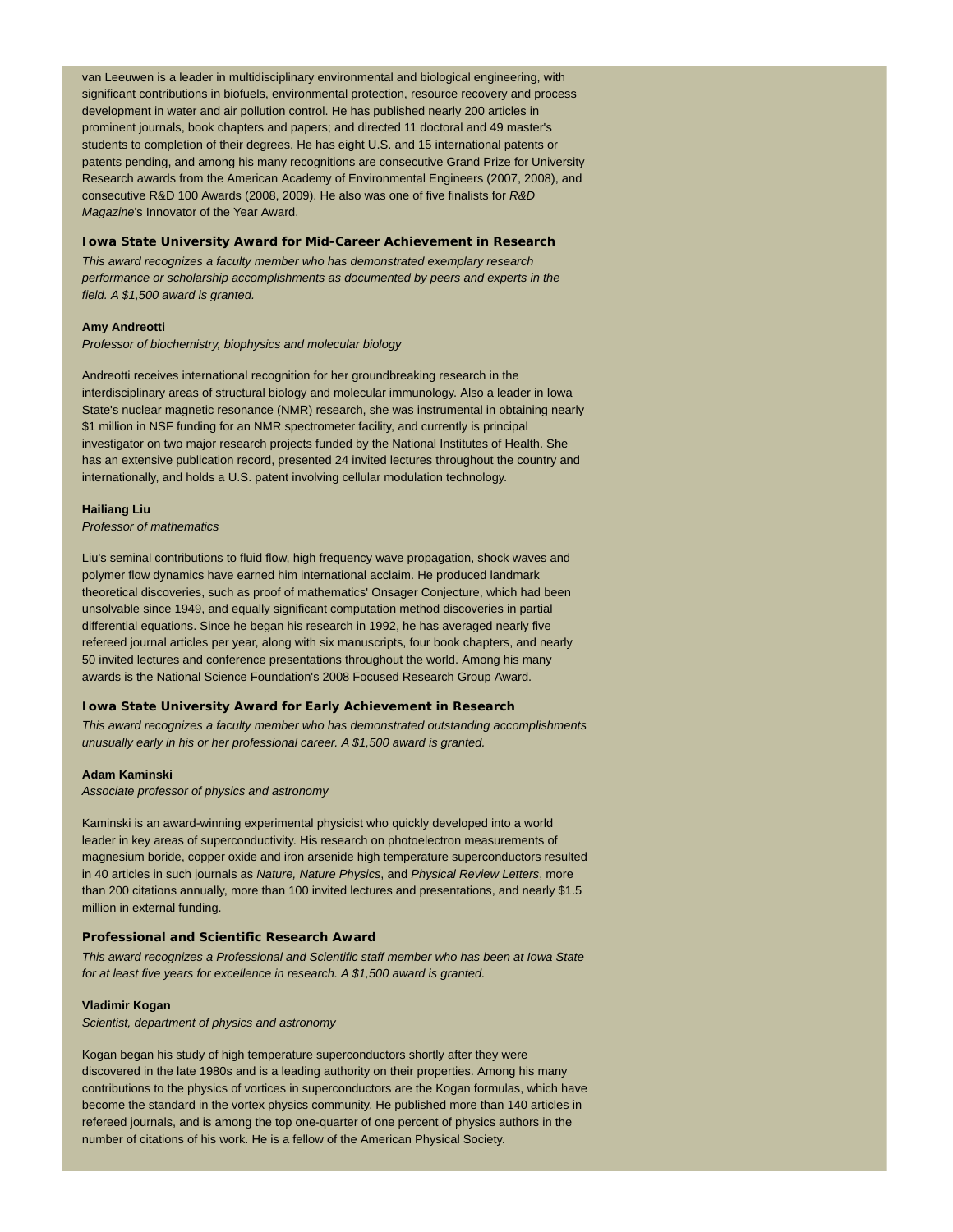#### **Professional and Scientific Excellence Award**

*This award recognizes contributions made by a Professional and Scientific staff member within and beyond the university, and career progress demonstrated by accomplishments at Iowa State. A \$1,500 award is granted.*

#### **Jody Danielson**

*Program coordinator, department of chemical and biological engineering*

Danielson does an outstanding job of representing the department of chemical and biological engineering to students, faculty, industrial partners, alumni and others. She has been with Iowa State for 24 years, the last 11 with chemical and biological engineering. She constantly strives for improvement in all of her responsibilities, is an effective staff leader and collaborator, and a very active volunteer with several community organizations and activities.

#### **Nancy Knight**

*Director, graduate enrollment management, College of Engineering*

Knight provides exceptional service to the college and continuously looks more broadly to see how she can help the university and educational community do a better job of serving students and broader society. One example is her leadership in recruiting minority graduate students and mentoring them throughout their academic careers. She has received several honors for her work, including the University Member of the Year Award from the National Consortium for Graduate Degrees in Engineering and Science.

#### **Sylvester (Sly) Upah**

*Information technology/distance education director, College of Human Sciences*

Upah has dedicated 23 years to improving information technology at Iowa State. For the first 20 years, he was with Information Technology Services, helping to design and manage many of the systems that are in place today, including the system that allows individuals to create their own web pages. For the past three years, he has been with the College of Human Sciences, completely overhauling the college's IT systems.

#### **Carroll Ringgenberg Award**

*This award recognizes a Professional and Scientific staff member who has been employed by the university for at least 10 years and has demonstrated constant and contagious dedication and good will for Iowa State. The award was established in 1995 by colleagues of the late Ringgenberg to honor his 40 years of service in Iowa State's purchasing and facilities divisions. A \$1,500 award is granted.*

#### **Mari Kemis**

*Assistant director, Research Institute for Studies in Education*

Kemis has provided outstanding leadership and guidance for students, faculty and staff who use RISE programs and services for 26 years. She has a long list of service on university councils and committees, including Professional and Scientific Council member and secretary, University Teacher Education Program assessment committee, P&S professional development committee, and several Kellogg Foundation-funded projects.

#### **Professional and Scientific Outstanding New Professional Award**

*This award recognizes a Professional and Scientific staff member who has demonstrated outstanding accomplishments unusually early in his or her professional career at Iowa State. A \$1,500 award is granted.*

#### **Maneesha Aluru**

*Associate scientist, department of electrical and computer engineering, department of genetics, development and cellular biology*

Aluru has made significant research contributions in functional genomics and plant metabolic engineering. She is the application team leader for systems biology work for project Cystorm, and is working on several projects to improve iron and vitamin A content in maize to alleviate nutritional deficiencies in Africa. She designed and created the curriculum for the undergraduate minor in bioengineering.

#### **Robyn Cooper**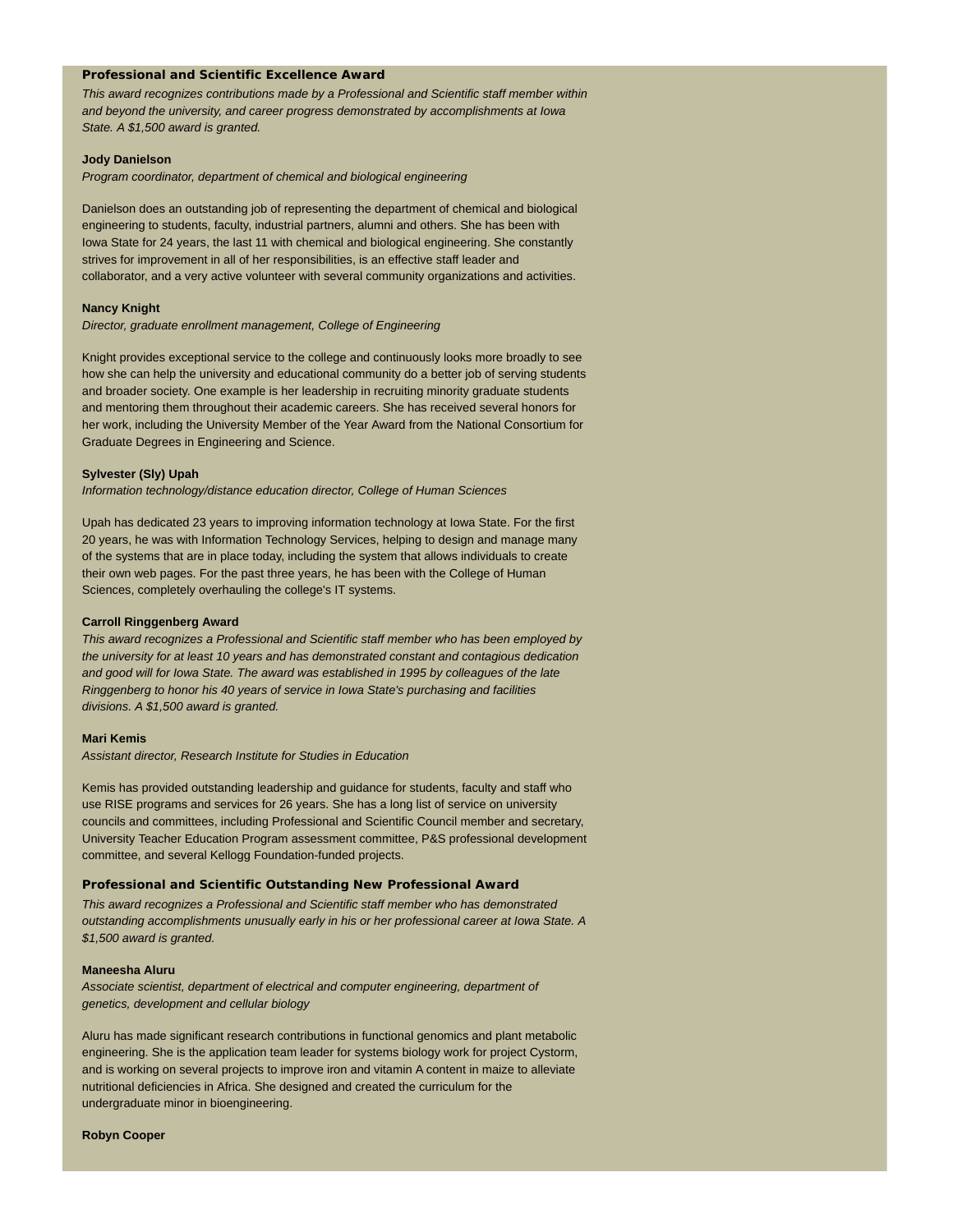#### *Program coordinator, Research Institute for Studies in Education*

Cooper is quickly developing into a national leader in the study of stresses that impact marginalized and under-represented students' persistence, and developing strategies to counter those stresses in the educational environment. She has amassed an impressive record of journal articles; book chapters; technical reports; manuscripts; and national, regional and state conference presentations, and is one of the leaders in a National Science Foundation-funded student enrollment and engagement project.

#### **Andreas Kreyssig**

*Associate scientist, U.S Department of Energy's Ames Laboratory*

Only three years after joining the U.S. Department of Energy's Ames Laboratory, Kreyssig already has earned international recognition for his contributions to condensed matter physics using X-ray and neutron scattering techniques. He made groundbreaking discoveries in new high temperature superconductors and magnetic domain properties of permanent magnets, and produced more than 60 refereed journal articles. He actively involves graduate students in his research.

#### **Eun Joo Lee**

*Assistant scientist, department of animal science*

Lee plays a major role in increasing the effectiveness and productivity of the animal science department's research effort. Her own research on food irradiation and physiochemical properties of foods has resulted in 30 refereed journal articles and more than \$400,000 in research funding as co-principal investigator. She provides research guidance and support for graduate students in the department, and is credited with significantly increasing their research publication output.

#### **Madelyn Ridgeway**

#### *Extension families field specialist*

Ridgeway initiated programs that significantly enhanced Extension's service to minority parents and families in the Waterloo area in such subjects as marriage, parent education and financial management. She secured one of two federal Children, Youth and Families at Risk grants in Iowa, which was used to develop collaborations between schools and service agencies to reach low-income minority families. She coordinates Extension's Strengthening Families 10-14 Program.

#### **Iowa State University Award for Distinguished Service in Extension**

*This award is the highest career award bestowed on an extension professional. It recognizes sustained distinguished performance and educational contributions to Iowa State's clientele through extension programs. A \$1,500 award is granted.*

#### **Daniel Burkhart**

*Extension education director, Fayette County*

Burkhart's strength throughout his 37-year career with Extension has been identifying and building partnerships with individuals and organizations to build stronger programs and more effective outcomes for Extension and its partners. Examples of his efforts include establishing the Fayette County 4-H Foundation with a sizable permanent endowment; organizing the Con\$ertill Club to extend conservation education to farmers and agribusinesses in the county; and organizing a 4-H Safety Education and Shooting Sports program.

#### **Iowa State University Award for Outstanding Achievement in Extension or Professional Practice**

*This award recognizes a faculty or staff member who demonstrated outstanding performance in statewide leadership in extension or professional practice and who has achieved national recognition for outreach activities. A \$1,500 award is granted.*

#### **Henry Taber**

*Professor of horticulture*

Taber's expertise in the production of vegetables has made him a valuable asset to growers in Iowa, the Midwest and nationally throughout his 37 years with Extension, the last 35 of which have been with ISU Extension. He led the re-establishment of the Iowa Vegetable Growers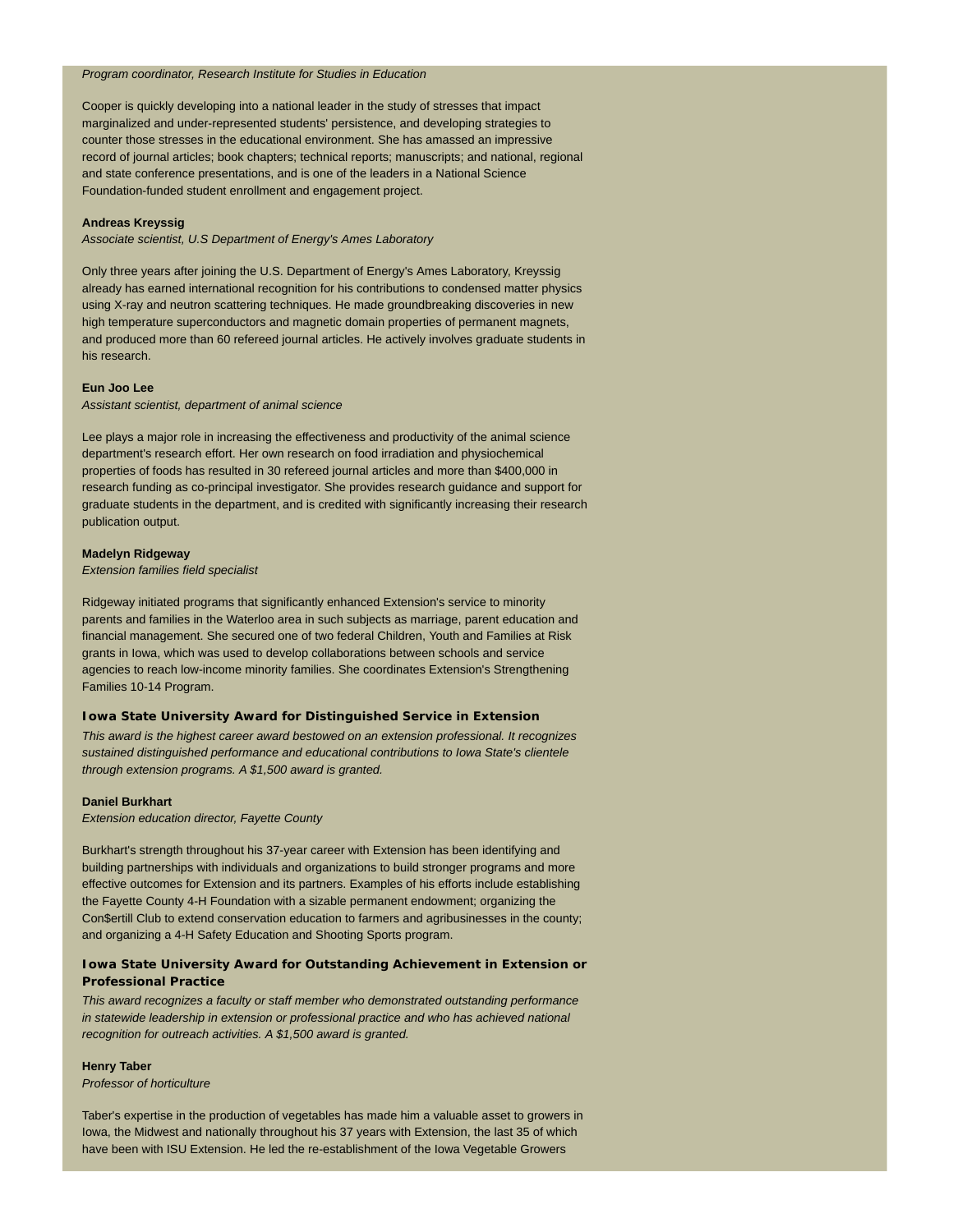Association and provided leadership to make it an effective commodity group, and played a lead role in developing the regional Great Plains Vegetable Conference and Trade Show. He has maintained an active research program in vegetable production, and directed 10 master's and two doctoral students to successful completion of their degrees.

#### **Iowa State University R.K. Bliss Extension Award**

*This award recognizes outstanding achievement of an Iowa State Extension staff member for developing an overall or continuing extension education program. This award was established in 1971 by donations from the family and friends of Bliss, director of extension from 1912 to 1946. A \$500 award is granted.*

#### **Beverly Berna**

*Extension family life field specialist*

Berna's ability to identify client needs and build community collaborations to meet those needs is a hallmark of her Extension career. She led the "Partners in Learning Progress" program, launched in 2000, which led to 403 AmeriCorps members contributing nearly 200,000 hours of service to families in Dubuque County and \$2 million in grant funding. She partnered with the City of Dubuque to obtain a \$900,000 grant that enabled the city's MultiCultural Family Center to acquire and remodel a facility that increased its space nine-fold and significantly expand services.

#### **Virgil Schmitt**

*Extension field agronomist*

Schmitt developed an outstanding reputation for using a wide range of new technologies and approaches to bring information and education to crop producers and agribusinesses in southeast Iowa. A 36-year veteran of Extension service, he has led a large number of educational sessions on topics ranging from watershed management and pesticide applicator training, to Asian soybean rust and the ISU Crop Scout School. He is co-chair of the ISU Extension Crops Team.

#### **Iowa State University Award for Superior Service to Alumni**

*This award recognizes an Iowa State faculty or staff member who demonstrated a commitment to establishing or furthering alumni relationships with the university. A \$500 award is granted.*

#### **Nancy Evans**

*Professor of educational leadership and policy studies*

Evans has been in higher education since 1972, serving eight years as a student affairs professional and 29 years as a faculty member, the last 12 at Iowa State. She helped thousands of students achieve their educational and career goals, including 151 master's and 24 doctoral degree recipients she has supervised. And she currently advises 27 more. She is well known for the special care she takes with her graduate students, a great number of whom still maintain close contact with her.

#### **Named Professorships and Chairs**

*Chairs, professorships and other faculty positions created through the generosity of philanthropists enable the university to recruit, retain and recognize outstanding faculty members. The perpetual earnings from endowed positions also provide support for scholarly endeavors. These appointments positions were made during the 2008-09 academic year:*

- **Venkataramana Ajjarapu,** David C. Nicholas Professor of Electrical Engineering
- **Srinivas Aluru,** Ross Martin Mehl and Marylyne Munas Mehl Professorship
- **Lance Baumgard,** Norman Jacobson Professorship
- **Robert C. Brown,** Gary and Donna Hoover Chair in Mechanical Engineering
- **James Bushnell,** Cargill Endowed Chair in Energy Economics
- **Paul Canfield,** Robert Allen Wright Chair
- **Jesse Goff,** Anderson Chair in Veterinary Science
- **Theodore Heindel,** Bergles Professorship in Thermal Science
- **Labh Hira,** David and Ellen Raisbeck Dean's Chair
- **Carl Jacobson,** Smith Family Foundation Departmental Chair in Geology
- **Sarah Kadolph,** Donna R. Danielson Professorship in Textiles and Clothing
- **Kevin Kimle,** Bruce Rastetter Chair in Agricultural Entrepreneurship
- **Valerie Levitas,** Schafer 2050 Challenge Professor
- **Surya Mallapragada,** Stanley Chair in Interdisciplinary Engineering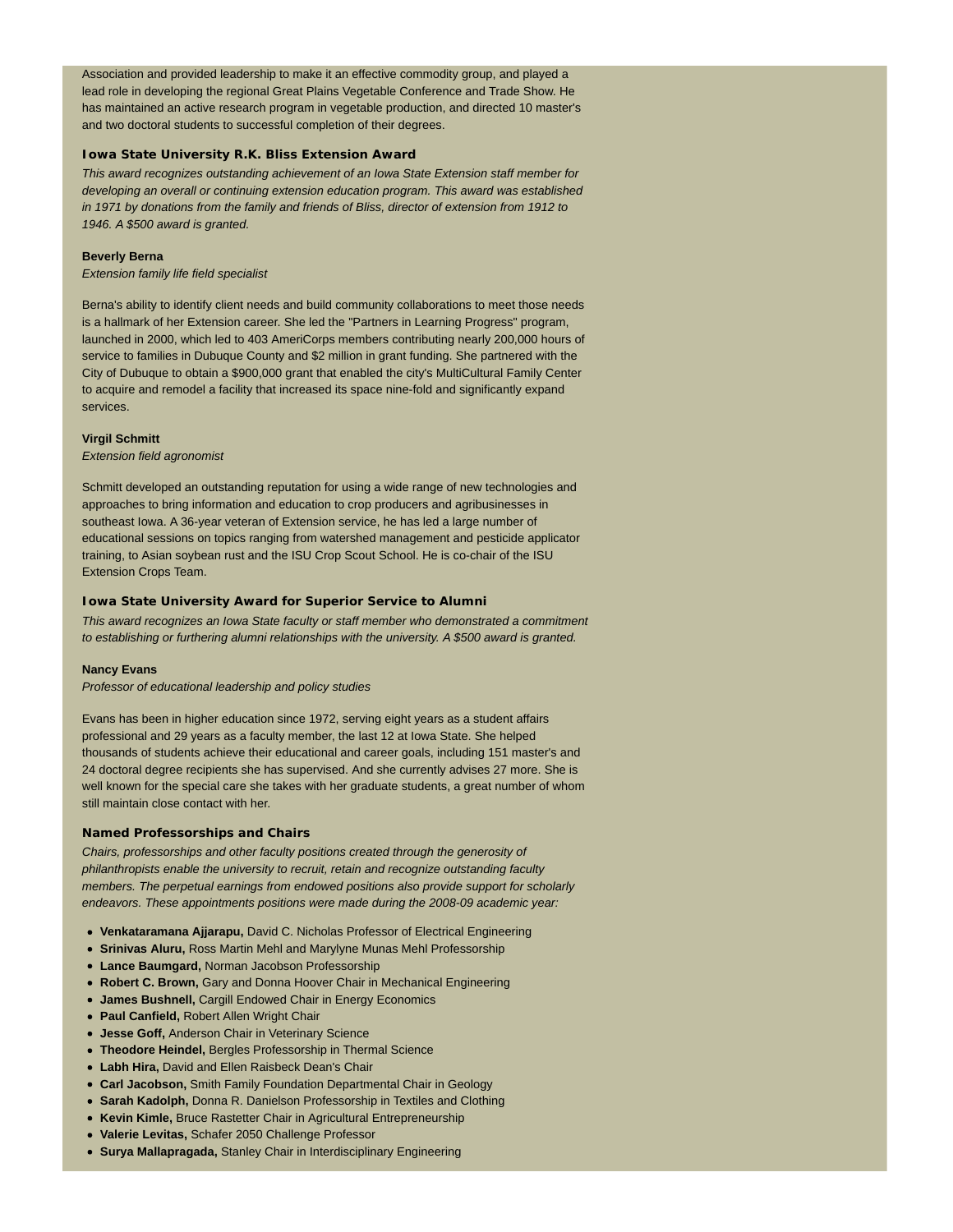- **Andrew Manu,** George Washington Carver Chair
- **Gary Mirka,** John Ryder Professorship in Engineering
- **Ralph Napolitano,** Alan and Julie Renken Professorship in Material Science Engineering
- **James Oliver,** Larry and Pam Pithan Professor of Mechanical Engineering
- **Joseph Sebranek,** Morrison Chair in Meat Science
- **Jacqueline Shanks,** Manley Hoppe Professor in Chemical Engineering
- **Sivalingam Sritharan,** Wilson Professor in Engineering
- **Jonathan Wickert,** James L. and Katherine S. Melsa Professorship
- **Stephen Willson,** Janson Professorship in Mathematics

Published by University Relations, inside@iastate.edu, (515) 294-7958, Ames, Iowa 50011. Copyright © 1995-2009, Iowa State University of Science and Technology. All rights reserved.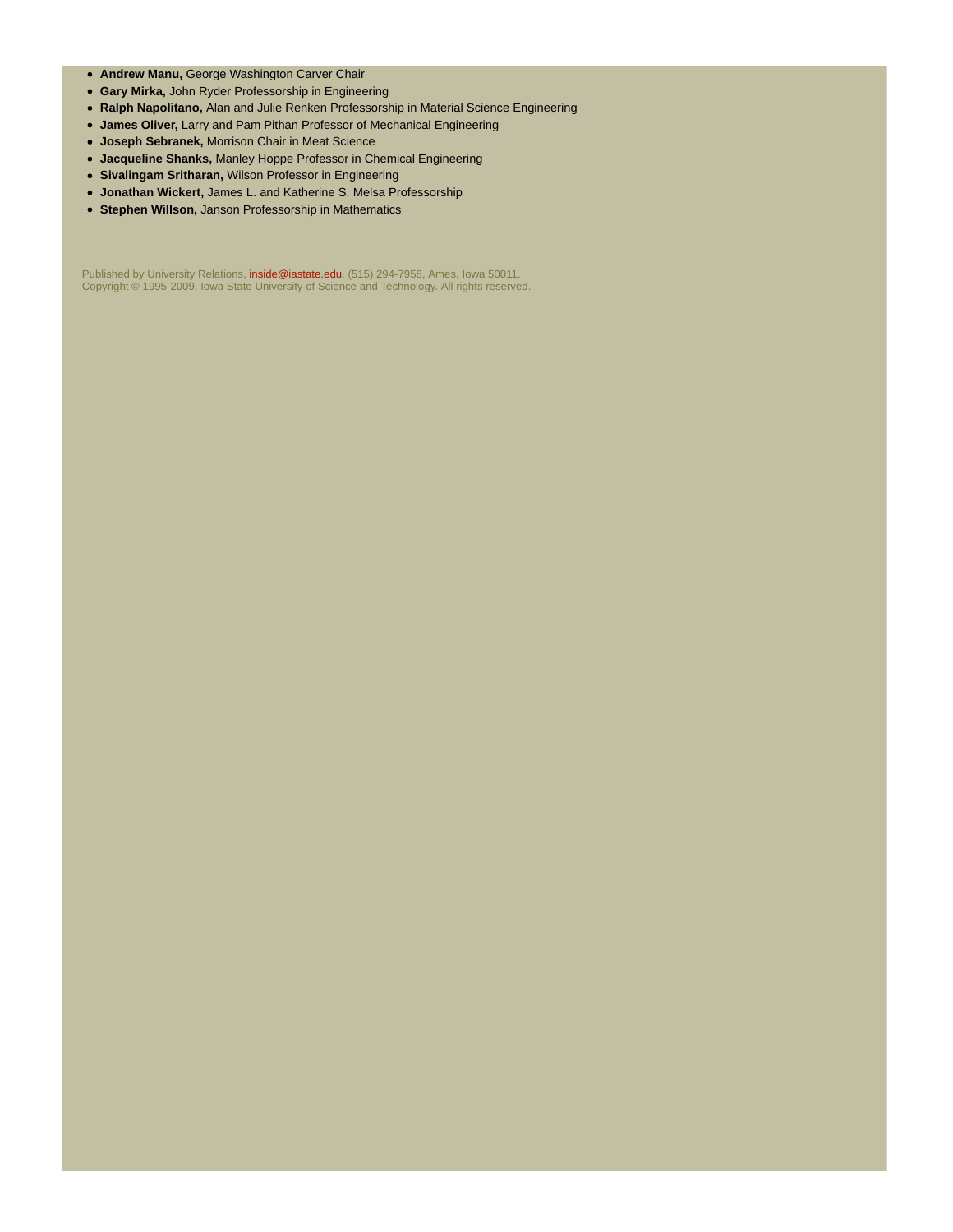

SEARCH INSIDE

Sept. 17, 2009



Staff psychologist Todd Pietruszka took the lead on establishing a biofeedback center, available for any student to use, in the Student Counseling Center. Biofeedback is one strategy for reducing stress. *Photo by Bob Elbert*.

#### **His job: Help students achieve their dreams**

by Anne Krapfl

As a young man, Todd Pietruszka was a self-styled "science geek," happy to load up on physics, chemistry and biology courses until he had completed a bachelor's degree in chemistry. Turns out, what he really enjoyed about all those hours in the chemistry lab wasn't the science, but hanging out with people and listening to their stories.

Pietruszka, starting his third fall as a licensed staff psychologist in the Student Counseling Center, said some post-college straight talk with a career counselor helped him realize this. He got back in school and earned a master's degree in counselor education at the University of Central Florida and a Ph.D. in counseling psychology at the University of Memphis. When it was time to tackle the internship part of his doctoral work, he was drawn by the reputation of Iowa State's Student Counseling Center.

"Iowa was not on my radar," said the New Jersey-born, East Coast-bred Pietruszka. "But the training program here is so diversified, it's phenomenal. I fell in love with this area when I got here."

And he found he enjoyed working with college students. So he stayed. In addition to conducting individual and group counseling sessions, he teaches a course in ISU's doctoral psychology program and does outreach programming to the student community.

"At heart, I think I'm a dreamer. What's the next adventure? What's the next phase in life? And that's what college is all about," said Pietruszka, who counts an aborted attempt to hike the Appalachian Trail among his dreams.

"Where I come in, is when there are obstacles to that dream," he continued. "I help people discover stuff about themselves and find and learn ways to fulfill their dreams."

#### **Inside headlines**

University convocation is Sept. 21 President Gregory Geoffroy will outline his priorities for the academic year and the recipients of 24 university and regent awards will be honored at the fall convocation Sept. 21.

#### Here to help

Staff psychologist Todd Pietruszka says his job is about helping students achieve their educational dreams.

#### BioResearch Research Farm dedication is Sept. 22

The BioCentury Research Farm is the first fully integrated biomass production farm and processing facility where ISU faculty and industry can partner to develop advanced biorenewable fuels, biobased products and industrial chemicals from grain, agricultural residues and cellulosic crops.

- New faculty member kicks off reading series Sept. 24
- There's still time to update self-identification form
- Counseling program hosts lecture on forgiveness Sept. 21
- ComETS Sept. 23 meeting is open to all
- Lab safety summit: Promote culture of safety
- State Gym closes Sept. 17 for two years
- Faculty: How to work with VRAC
- "Healthy Eating 101" wellness workshop is Sept. 23
- Eastbound exit ramp at 30/University Blvd. closed this weekend
- More chances for P&S performance management training
- "Feeding the World" seminar series returns
- Volunteers needed for nutrition counseling
- Get investment tips from TIAA-CREF
- Dining Days runs through Sept. 18
- Submissions sought for faculty forum on Christian Petersen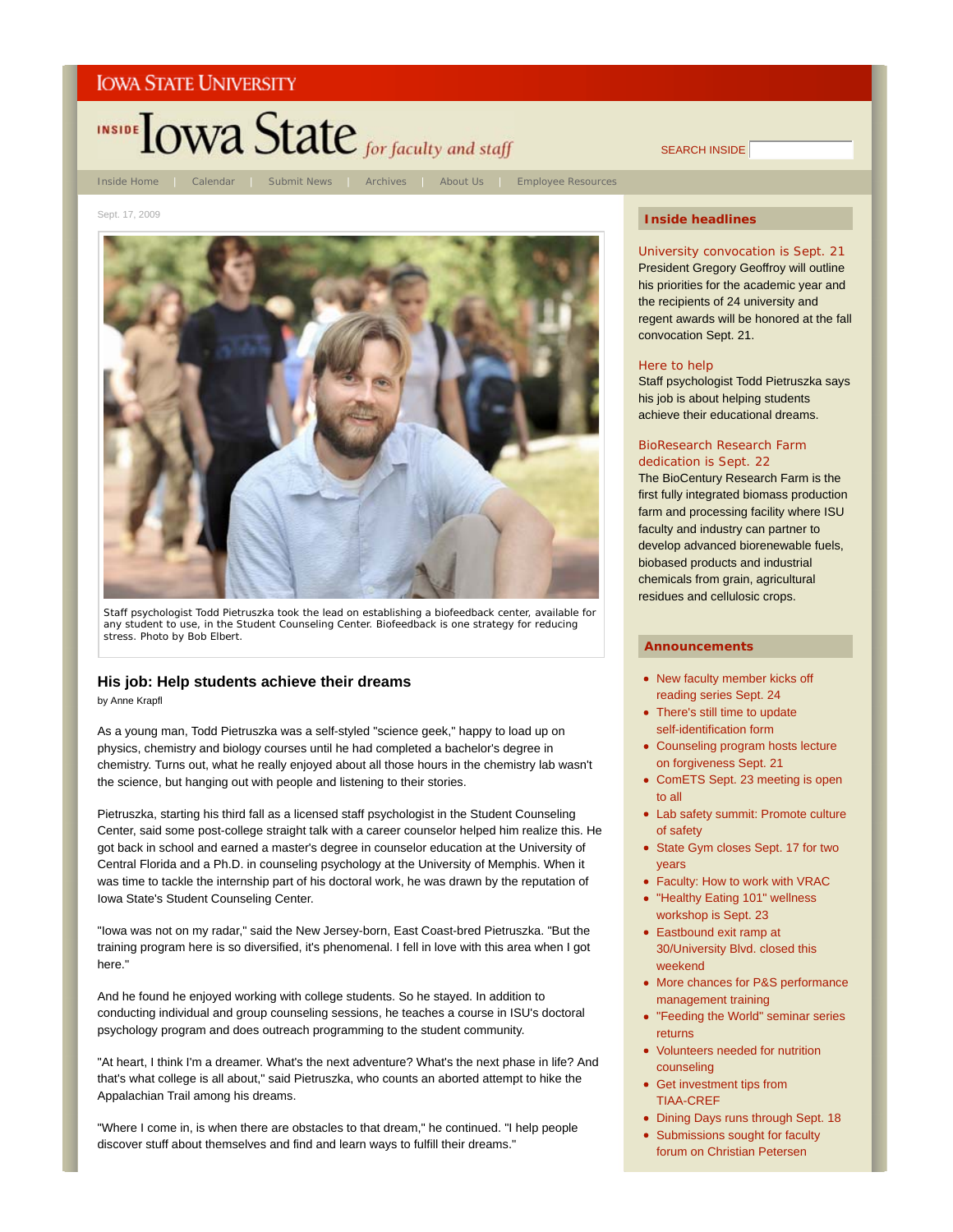#### **Accessibility for many**

Students who seek help at the Student Counseling Center are struggling with any of a range of issues: Eating disorders, depression, indecision about a career, anxiety disorders, relationship problems or difficulty living independently for the first time are some fairly common ones.

Pietruszka said the demand for services at the center is on the increase. But his theory is that television shows, from *Bob Newhart* to *Becker* to *The Mentalist*; and public service efforts such as those by the National Football League or longtime CBS *60 Minutes* correspondent Mike Wallace, have lessened the stigma about mental health services -- and that's a good thing. Still, the norm is to hide mental health issues, he said.

One key to serving ISU students well, he said, is to diversify the range of services in order to be as accessible as possible to as many as possible. Toward this end, he led the effort to secure funding (a 2008-09 grant for \$4,654 from IT Services' Computation Advisory Committee) to set up a biofeedback center in the Student Health Center. Biofeedback is based on the idea that people can use their minds to influence many involuntary functions of their bodies. It's used successfully to mitigate stress.

The ISU center contains self-directed software from which students learn techniques to focus on mental images that can effect physiological changes. Any student may use the biofeedback center; you don't have to be a client of the Student Counseling Center.

#### **Team approach**

Student clients of the Student Counseling Center are there voluntarily, so Pietruszka said the staff relies on an integrated team system to alert students to their services -- including their own outreach efforts as well as staff in the dean of students office, student health center, public safety department and residence department.

"It's a great team system. I think a lot of faculty and staff know about us as well," he said.

"We really appreciate their attunement to students' mental health issues."

Published by University Relations, inside@iastate.edu, (515) 294-7958, Ames, Iowa 50011. Copyright © 1995-2009, Iowa State University of Science and Technology. All rights reserved.

- Participants needed for two research projects
- Recycle plastic garden pots Sept. 19 at Reiman Gardens

#### **Receptions & open houses**

- Reception
- "Fresh Fotos" exhibit, Sept. 17
- Retirement
- Walter Hyde, Sept. 25

#### **Arts & events**



Project trio

#### 'Project' is more than a performance

Project, a high-energy chamber ensemble from New York City, will perform on campus Sept. 24. As artistsin-residence, the trio also will be spending time with community elementary school children and ISU music majors.

#### **Honors & awards**

David Bulla

#### **Around campus**

#### Virtual conference

Seventh bioeconomy conference to be co-hosted simultaneously by 12 schools.

#### Talented twins

Kansas City twins and Gates Millenium Scholarship winners land at Iowa State.

#### Remembering Borlaug

Ag faculty, students reflect on Norman Borlaug's influence on both the masses and individuals.

#### **Inside tools**

Print this edition (PDF) **RSS** | Twitter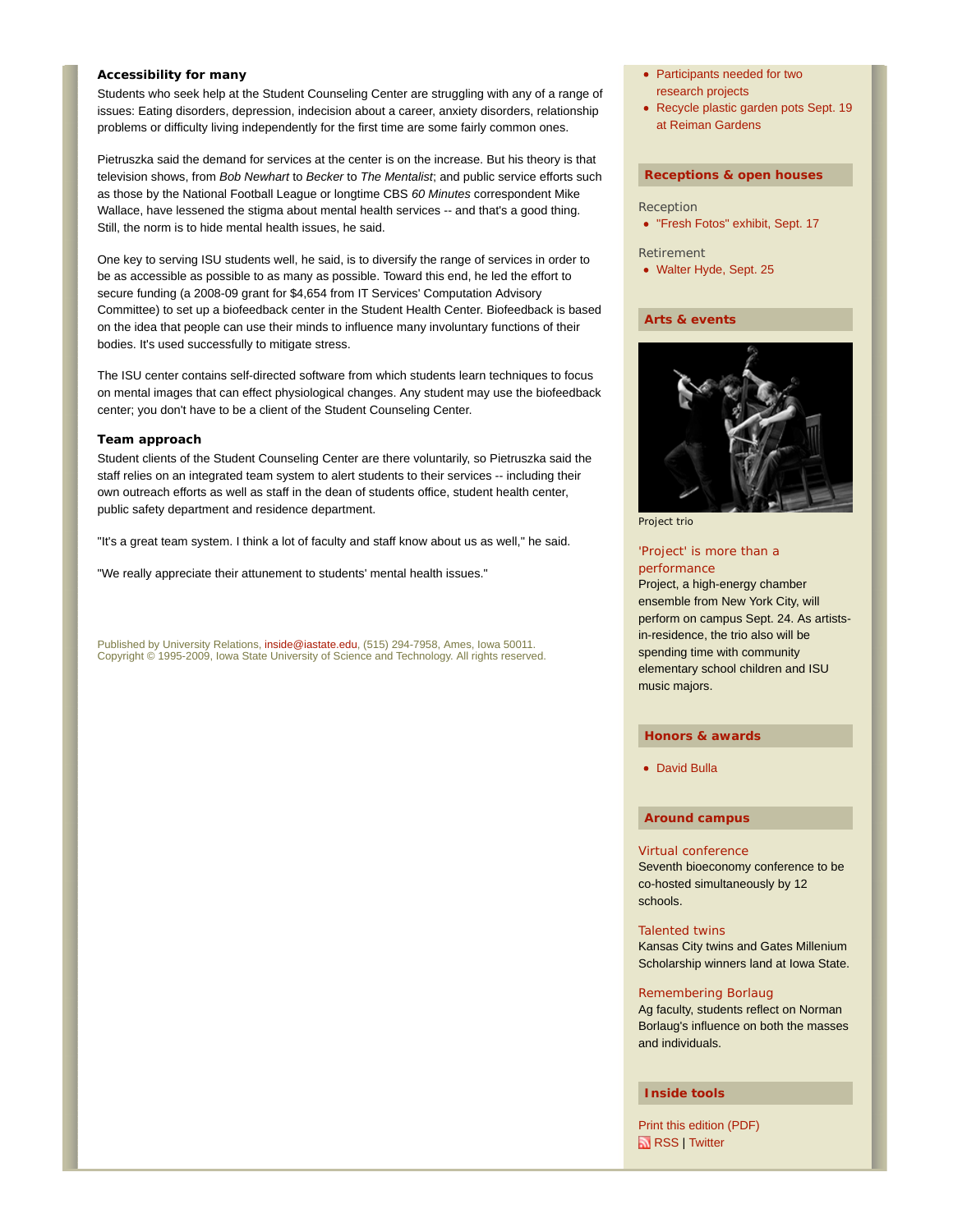

Inside Home | Calendar | Submit News | Archives | About Us | Employee Resources

"He provides a very comprehensive picture of what we need to prepare for in a post-fossil fuel era. But his vision is not all dismal; he talks about the positive social effects that can come as a result of this transition,

such as stronger communities and the re-ruralification of America."

-- Fred Kirschenmann, Leopold Center for Sustainable

**Agriculture** 

Sept. 17, 2009

#### **Live Green lecture series starts Sept. 24**

by Teddi Barron, News Service

Richard Heinberg, a leading author on oil depletion and a post carbon world, will keynote Iowa State's Live Green! Sustainability Series. Heinberg's lecture, "Toward a Post Carbon Food System," will be at 8 p.m. Thursday, Sept. 24 in the Memorial Union Sun Room.

President Gregory Geoffroy will kick off the series with brief remarks prior to Heinberg's lecture. The Live Green! Sustainability Series of speakers, panels and forums will address sustainability and energy innovation, and lead up to the university's Live Green Symposium in February 2010. The series includes a panel discussion on ISU sustainable energy innovation research on Oct. 6, and a faculty forum on global climate change on Nov. 3. The Live Green! Sustainability Series is cosponsored by the Office of the President and the Committee on Lectures, which is funded by the Government of the Student Body.

Heinberg is the author of eight books, including, *The Party's Over: Oil, War and the Fate of Industrial Societies, Powerdown: Options and Actions for A Post-Carbon World*, and *Peak Everything: Waking Up to the Century of Declines*. He has been featured in a number of film documentaries, including *End of Suburbia* and Leonardo DiCaprio's *11th Hour*. Heinberg writes a regular column for *Ecologist* magazine, and his monthly *MuseLetter* has been included in *Utne Magazine*'s annual list of Best Alternative Newsletters.

Heinberg is senior fellow in residence at the Post Carbon Institute, Sebastopol, Calif., which helps individuals and communities understand and respond to the environmental, societal and economic crises created by our dependence on fossil fuels.

"He provides a very comprehensive picture of what we

need to prepare for in a post-fossil fuel era," said Fred Kirschenmann, distinguished fellow at the Leopold Center for Sustainable Agriculture. "But his vision is not all dismal; he talks about the positive social effects that can come as a result of this transition, such as stronger communities and the re-ruralification of America."

For example, Kirschenmann refers to Heinberg's 2007 essay, "50 Million Farmers" which discusses having more people on the land, such as farmers and those who grow for farmers markets and Community Supported Agriculture (CSA) enterprises, as well as urban residents who grow food in community gardens.

In a *Des Moines Register* opinion piece on Wednesday, Sept. 2, Heinberg wrote, "More than 70 percent of Iowa's electricity comes from coal. That's a much higher proportion than the national average of 50 percent ... There are few states where the stakes are higher. Iowa is currently second in the nation in per-capita production of wind energy, and has the potential for much more wind and other renewables. But with its alarming reliance on coal, the state must choose: Either lead the way to a clean, renewable future, or risk being saddled with a dirty 20th century energy system that no one can afford to maintain."

While in Iowa, Heinberg also will speak on Wednesday, Sept. 23, at the University of Northern Iowa's Center for Energy and Environmental Education in Cedar Falls. He also will present the keynote address at the annual conference of the Iowa Environmental Council on Friday, Sept.

#### **Inside headlines**

SEARCH INSIDE

University convocation is Sept. 21 President Gregory Geoffroy will outline his priorities for the academic year and the recipients of 24 university and regent awards will be honored at the fall convocation Sept. 21.

#### Here to help

Staff psychologist Todd Pietruszka says his job is about helping students achieve their educational dreams.

#### BioResearch Research Farm dedication is Sept. 22

The BioCentury Research Farm is the first fully integrated biomass production farm and processing facility where ISU faculty and industry can partner to develop advanced biorenewable fuels, biobased products and industrial chemicals from grain, agricultural residues and cellulosic crops.

- New faculty member kicks off reading series Sept. 24
- There's still time to update self-identification form
- Counseling program hosts lecture on forgiveness Sept. 21
- ComETS Sept. 23 meeting is open to all
- Lab safety summit: Promote culture of safety
- State Gym closes Sept. 17 for two years
- Faculty: How to work with VRAC
- "Healthy Eating 101" wellness workshop is Sept. 23
- Eastbound exit ramp at 30/University Blvd. closed this weekend
- More chances for P&S performance management training
- "Feeding the World" seminar series returns
- Volunteers needed for nutrition counseling
- Get investment tips from TIAA-CREF
- Dining Days runs through Sept. 18
- Submissions sought for faculty forum on Christian Petersen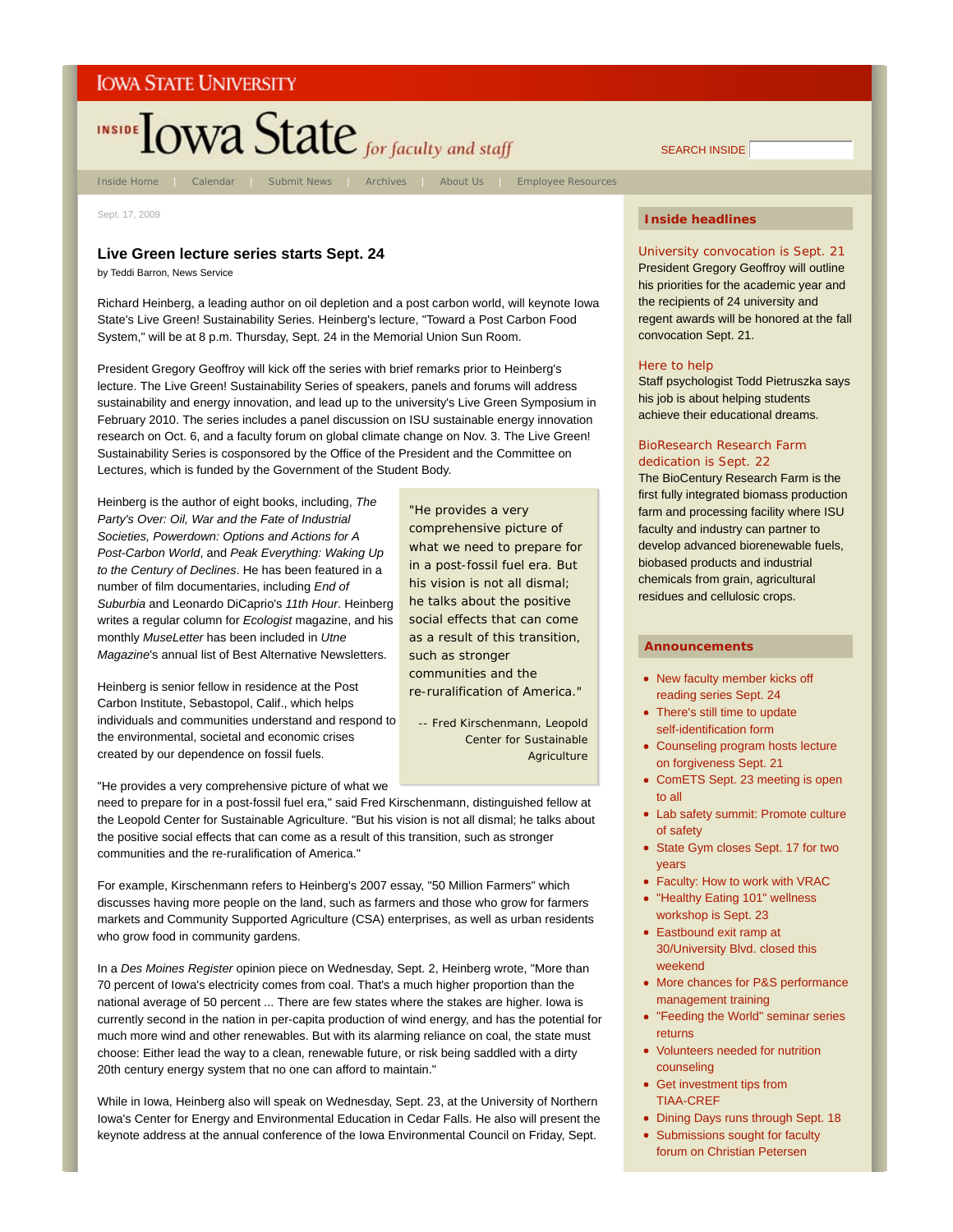#### 25, in Ankeny.

Heinberg's lecture at Iowa State is also part of the National Affairs Series and is cosponsored by the Leopold Center for Sustainable Agriculture.

#### **Live Green! Sustainability Series**

Two other presentations are scheduled this fall as part of the Live Green! Sustainability Series.

**"Sustainable Energy Innovation at Iowa State"** will be at 8 p.m. Tuesday, Oct. 6, in the Memorial Union Great Hall. The presentation will feature a panel of three Iowa State faculty who will discuss ongoing sustainable energy research on campus.

Larry Johnson, professor of food science and human nutrition and director of the BioCentury Research Farm and the Center for Crops Utilization Research, will provide a brief update on the work to be done at the new BioCentury Research Farm and moderate the discussion. The BioCentury Research Farm and the Center for Crops Utilization Research, will provide a brief update on the work to be done at the new BioCentury Research Farm and moderate the discussion. The BioCentury Research Farm is the first-in-the-nation integrated research and demonstration farm devoted to biomass production and processing. It provides researchers with the opportunity to integrate harvesting, transportation, storage and processing, while also offering facilities for outreach programming and industry collaboration.

Jim McCalley, Harpole Professor in Electrical Engineering, will discuss his ongoing study of the country's energy and transportation infrastructure, and how new technologies can best be mixed with elements of the existing power system to produce cost-effective, sustainable energy and transportation systems.

The third panelist is Victor Lin, a professor of chemistry, director of the ISU Center for Catalysis, and program director of the Chemical and Biological Sciences Program in the U.S. Department of Energy's Ames Laboratory. Lin will describe the work of his team, which is using nanotechnology to re-engineer how biodiesel may be refined more cheaply and environmentally friendly through high-tech thermochemical and catalytic technologies.

**"Global Climate Change: A Faculty Forum,"** will be at 8 p.m. Tuesday, Nov. 3, in the Memorial Union Great Hall. Three faculty panelists will discuss one of the nation's most critical issues.

Gene Takle, professor of agronomy and geological and atmospheric sciences, will lead a discussion with other members of Iowa State's Climate Science Initiative team, which was established in response to the public concern over global climate change and its impact on every segment of society. Faculty participants include agricultural economics professor John Miranowski, who is director of the Institute for Science and Society; William Gutowski, professor of geological and atmospheric sciences; and Ray Arritt, professor of agronomy.

This event is also part of the Faculty Forum Series and the World Affairs Series. It is cosponsored by the colleges of Agriculture and Life Sciences and Liberal Arts and Sciences, and the Office of the Executive Vice President and Provost.

Published by University Relations, inside@iastate.edu, (515) 294-7958, Ames, Iowa 50011. Copyright © 1995-2009, Iowa State University of Science and Technology. All rights reserved.

- Participants needed for two research projects
- Recycle plastic garden pots Sept. 19 at Reiman Gardens

#### **Receptions & open houses**

#### Reception

- "Fresh Fotos" exhibit, Sept. 17
- Retirement
- Walter Hyde, Sept. 25

#### **Arts & events**



Project trio

#### 'Project' is more than a performance

Project, a high-energy chamber ensemble from New York City, will perform on campus Sept. 24. As artistsin-residence, the trio also will be spending time with community elementary school children and ISU music majors.

#### **Honors & awards**

David Bulla

#### **Around campus**

#### Virtual conference

Seventh bioeconomy conference to be co-hosted simultaneously by 12 schools.

#### Talented twins

Kansas City twins and Gates Millenium Scholarship winners land at Iowa State.

#### Remembering Borlaug

Ag faculty, students reflect on Norman Borlaug's influence on both the masses and individuals.

#### **Inside tools**

Print this edition (PDF) **RSS** | Twitter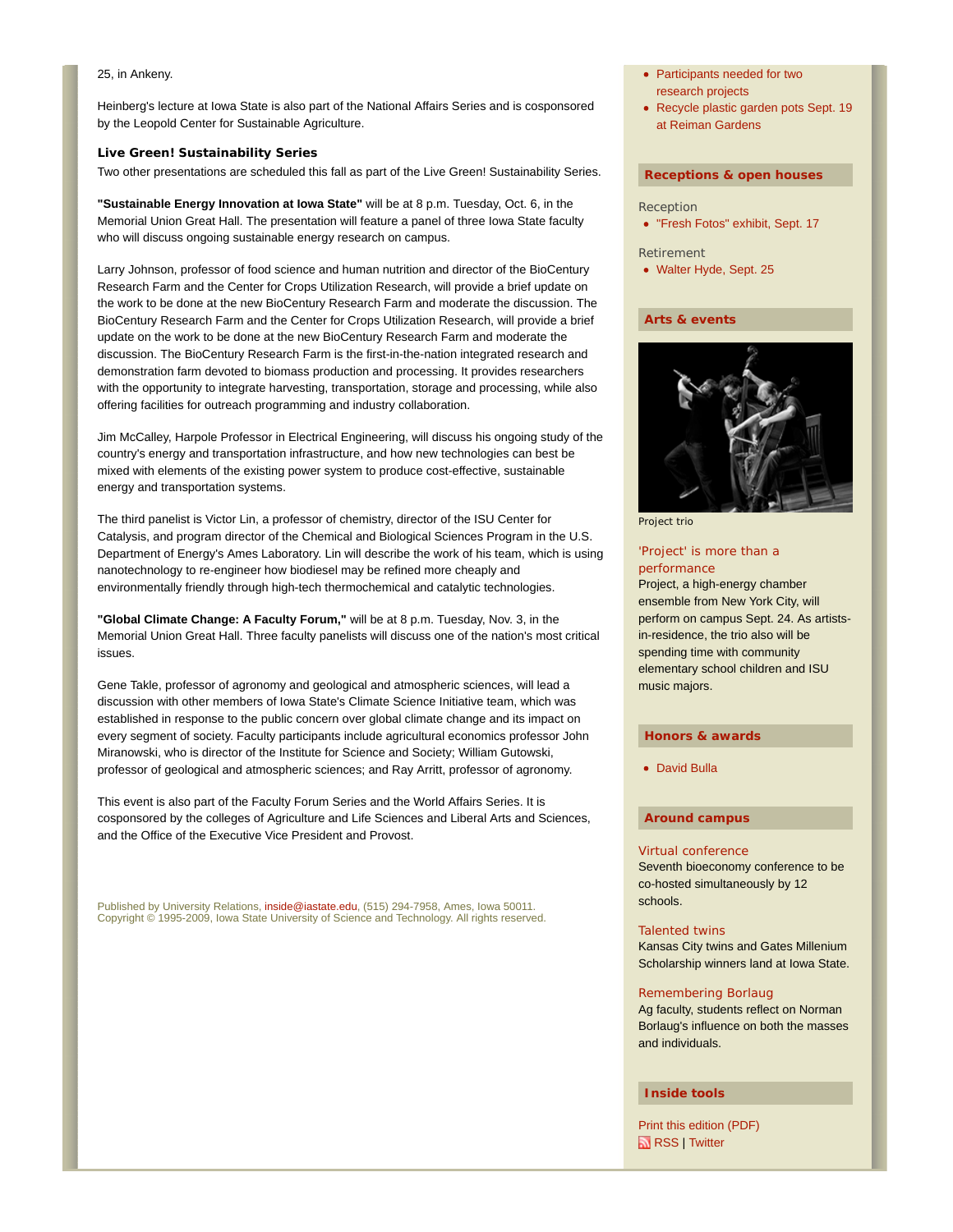

SEARCH INSIDE

#### Sept. 17, 2009



#### **Learning stewardship**

United Way of Story County's "Day of Caring" Sept. 11 included about 300 Iowa State students in learning communities associated with the College of Human Sciences. Each donated at least 60 to 90 minutes of their day to help campus grounds crews with some projects that, due to budget cuts, likely would not have been completed this fall. Here, a team adds mulch to a treed area on central campus near Morrill Hall. The Day of Caring officially kicks off the 2009 United Way campaign. *Photo by Bob Elbert*.

Published by University Relations, inside@iastate.edu, (515) 294-7958, Ames, Iowa 50011. Copyright © 1995-2009, Iowa State University of Science and Technology. All rights reserved.

#### **Inside headlines**

University convocation is Sept. 21 President Gregory Geoffroy will outline his priorities for the academic year and the recipients of 24 university and regent awards will be honored at the fall convocation Sept. 21.

#### Here to help

Staff psychologist Todd Pietruszka says his job is about helping students achieve their educational dreams.

#### BioResearch Research Farm dedication is Sept. 22

The BioCentury Research Farm is the first fully integrated biomass production farm and processing facility where ISU faculty and industry can partner to develop advanced biorenewable fuels, biobased products and industrial chemicals from grain, agricultural residues and cellulosic crops.

- New faculty member kicks off reading series Sept. 24
- There's still time to update self-identification form
- Counseling program hosts lecture on forgiveness Sept. 21
- ComETS Sept. 23 meeting is open to all
- Lab safety summit: Promote culture of safety
- State Gym closes Sept. 17 for two years
- Faculty: How to work with VRAC
- "Healthy Eating 101" wellness workshop is Sept. 23
- Eastbound exit ramp at 30/University Blvd. closed this weekend
- More chances for P&S performance management training
- "Feeding the World" seminar series returns
- Volunteers needed for nutrition counseling
- Get investment tips from TIAA-CREF
- Dining Days runs through Sept. 18
- Submissions sought for faculty forum on Christian Petersen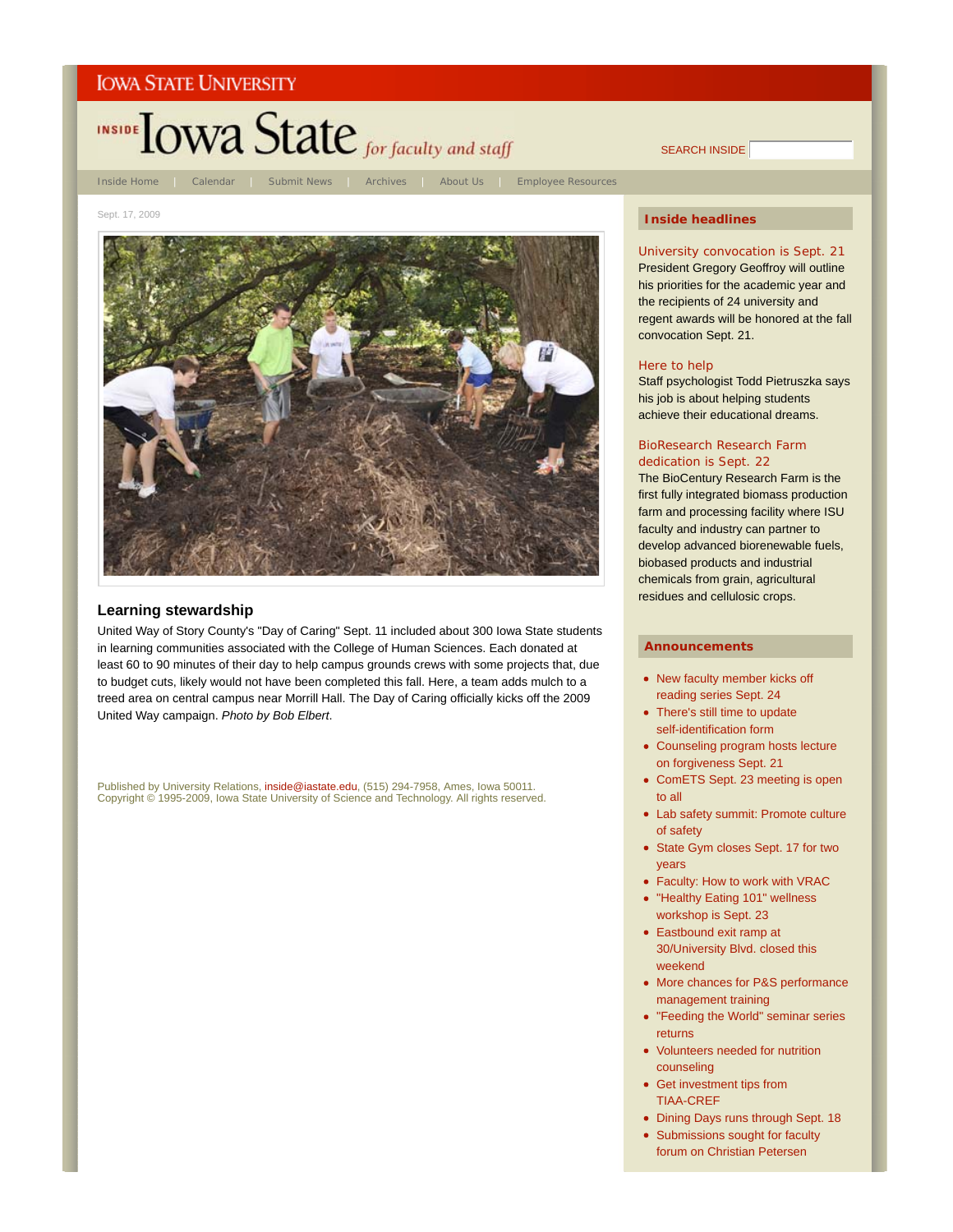# INSIDE TOWA State for faculty and staff

Inside Home | Calendar | Submit News | Archives | About Us | Employee Resources

Sept. 17, 2009

#### **BioCentury Research Farm dedication is Sept. 22**

by Ed Adcock, Agriculture and Life Sciences Communication Service

The public is invited to help dedicate Iowa State's BioCentury Research Farm on Sept. 22.

A dedication program will begin at 1:30 p.m. at the farm, which is located at 1327 U Ave., a quarter of a mile south of Highway 30, about 5 miles east of Boone. The program is scheduled to conclude at 2:15 p.m. with a ribbon-cutting and tours of the facility.



*Contributed photo*.

The BioCentury Research Farm will study biomass feedstock production; harvesting, storing and

transporting of feedstocks; changes in land use arising from harvesting corn stover and other plants; new ways to process a variety of feedstocks into bioproducts; and the socioeconomic impacts on Iowa agriculture. It is the first fully integrated biomass production farm and processing facility where ISU faculty and industry can partner to develop advanced biorenewable fuels, biobased products and industrial chemicals from grain, agricultural residues and cellulosic crops.

Wendy Wintersteen, dean of the College of Agriculture and Life Sciences, will begin the program with remarks and will act as master of ceremonies. Confirmed speakers include president Gregory Geoffroy; Patty Judge, Iowa's lieutenant governor; Mike Tramontina, director of the Iowa Department of Economic Development; Roya Stanley, director of the Iowa Office of Energy Independence; Bill Niebur, vice president, DuPont Crop Genetics Research and Development; Robert Brown, director of Iowa State's Bioeconomy Institute; and Larry Johnson, BioCentury Research Farm director.

Self-guided tours will include stops to view equipment to be used in field research at the farm, the bioprocessing facility's three processing areas and the building where harvest, storage and transportation research will be conducted. There will be displays to explain research planned for many of the areas.

Published by University Relations, inside@iastate.edu, (515) 294-7958, Ames, Iowa 50011. Copyright © 1995-2009, Iowa State University of Science and Technology. All rights reserved.

### **Inside headlines**

SEARCH INSIDE

University convocation is Sept. 21 President Gregory Geoffroy will outline his priorities for the academic year and the recipients of 24 university and regent awards will be honored at the fall convocation Sept. 21.

#### Here to help

Staff psychologist Todd Pietruszka says his job is about helping students achieve their educational dreams.

#### BioResearch Research Farm dedication is Sept. 22

The BioCentury Research Farm is the first fully integrated biomass production farm and processing facility where ISU faculty and industry can partner to develop advanced biorenewable fuels, biobased products and industrial chemicals from grain, agricultural residues and cellulosic crops.

- New faculty member kicks off reading series Sept. 24
- There's still time to update self-identification form
- Counseling program hosts lecture on forgiveness Sept. 21
- ComETS Sept. 23 meeting is open to all
- Lab safety summit: Promote culture of safety
- State Gym closes Sept. 17 for two years
- Faculty: How to work with VRAC
- "Healthy Eating 101" wellness workshop is Sept. 23
- Eastbound exit ramp at 30/University Blvd. closed this weekend
- More chances for P&S performance management training
- "Feeding the World" seminar series returns
- Volunteers needed for nutrition counseling
- Get investment tips from TIAA-CREF
- Dining Days runs through Sept. 18
- Submissions sought for faculty forum on Christian Petersen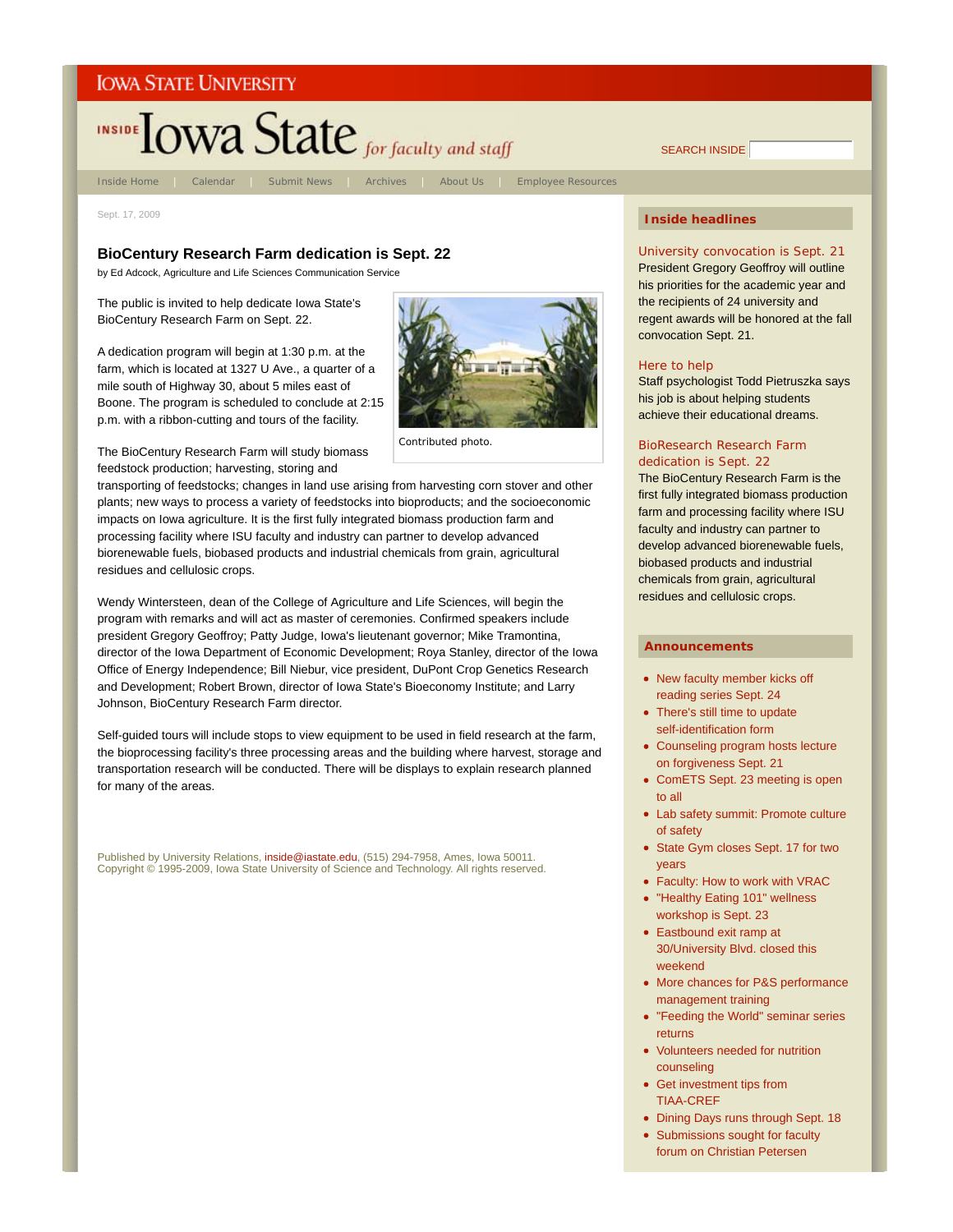# INSIDE TOWA State for faculty and staff

Inside Home | Calendar | Submit News | Archives | About Us | Employee Resources

Sept. 17, 2009

#### **Live Green tip: Know your surroundings**

by Merry Rankin, director of sustainability

Now that you have been back on campus for a while and reaquainted yourself with your buildings, classrooms and offices, take a minute to familiarize yourself with your "green" surroundings.

Certainly there is a lot of green in our vibrant campus landscaping. However, the green surroundings I'm referring to are things in your buildings, classrooms and offices that allow you to contribute to the Live Green Initiative.

**More tips**

For more energy-saving tips, see Green Tip of the Week archives.

#### **Look for things like:**

- **Recycling bins.** Iowa State readily offers opportunities for recycling such items as paper, confidential documents, cardboard, journals and periodicals, and electronics. Find the recycling outlets that will be useful for you and your program and make use of them.
- **Light switches.** I'm sure you know where the light switches are in your buildings, but do you know what every light switch does? Some building occupants on campus discovered they could save considerable money simply by labeling their light switches. The labels allowed them to selectively turn off lights in certain areas.
- **Water drips.** Where there's water -- restrooms, drinking fountains, labs and breakrooms there can be leaks. If you spot a leak, report it. Even the tiniest leak can waste nearly 20,000 gallons of water each year.
- **Energy consumption.** Under the new budget model, energy savings in campus buildings goes back to the college or unit. You can track your building's monthly consumption, compare it to previous years, and see how close you are to the president's 15 percent energy consumption reduction goal. Go to www.fpm.iastate.edu/utilities/billing /benchmarks\_building.asp and start tracking.

In many cases, the biggest impact you can make is through just knowing and monitoring your surroundings.

Published by University Relations, inside@iastate.edu, (515) 294-7958, Ames, Iowa 50011. Copyright © 1995-2009, Iowa State University of Science and Technology. All rights reserved.

#### **Inside headlines**

SEARCH INSIDE

University convocation is Sept. 21 President Gregory Geoffroy will outline his priorities for the academic year and the recipients of 24 university and regent awards will be honored at the fall convocation Sept. 21.

#### Here to help

Staff psychologist Todd Pietruszka says his job is about helping students achieve their educational dreams.

#### BioResearch Research Farm dedication is Sept. 22

The BioCentury Research Farm is the first fully integrated biomass production farm and processing facility where ISU faculty and industry can partner to develop advanced biorenewable fuels, biobased products and industrial chemicals from grain, agricultural residues and cellulosic crops.

- New faculty member kicks off reading series Sept. 24
- There's still time to update self-identification form
- Counseling program hosts lecture on forgiveness Sept. 21
- ComETS Sept. 23 meeting is open to all
- Lab safety summit: Promote culture of safety
- State Gym closes Sept. 17 for two years
- Faculty: How to work with VRAC
- "Healthy Eating 101" wellness workshop is Sept. 23
- Eastbound exit ramp at 30/University Blvd. closed this weekend
- More chances for P&S performance management training
- "Feeding the World" seminar series returns
- Volunteers needed for nutrition counseling
- Get investment tips from TIAA-CREF
- Dining Days runs through Sept. 18
- Submissions sought for faculty forum on Christian Petersen